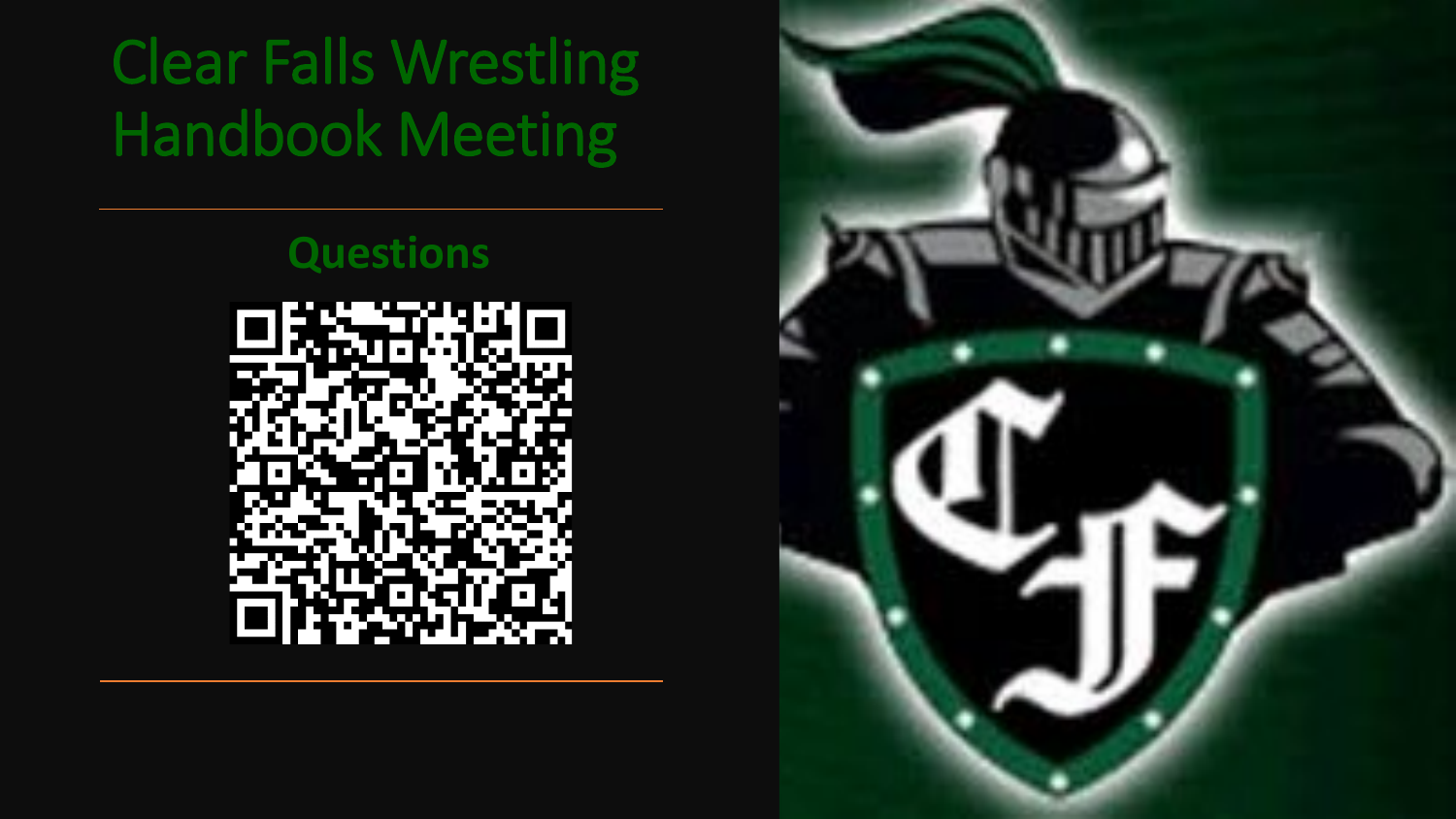Where to find information!!

- Website: [www.clearfallswrestling.net](http://www.clearfallswrestling.net/)
- eMail Distribution List "Coaches Corner"
- FaceBook "Clear Falls High School Wrestling"
- eMail Distribution List see Coach Kerr
- Remind101:
	- Boys (athletes only): @bfallswr21
	- Boys (parents only): @bpfalls21
	- Girls (athletes only): @gfallswr21
	- Girls (parents only): @gpfalls21

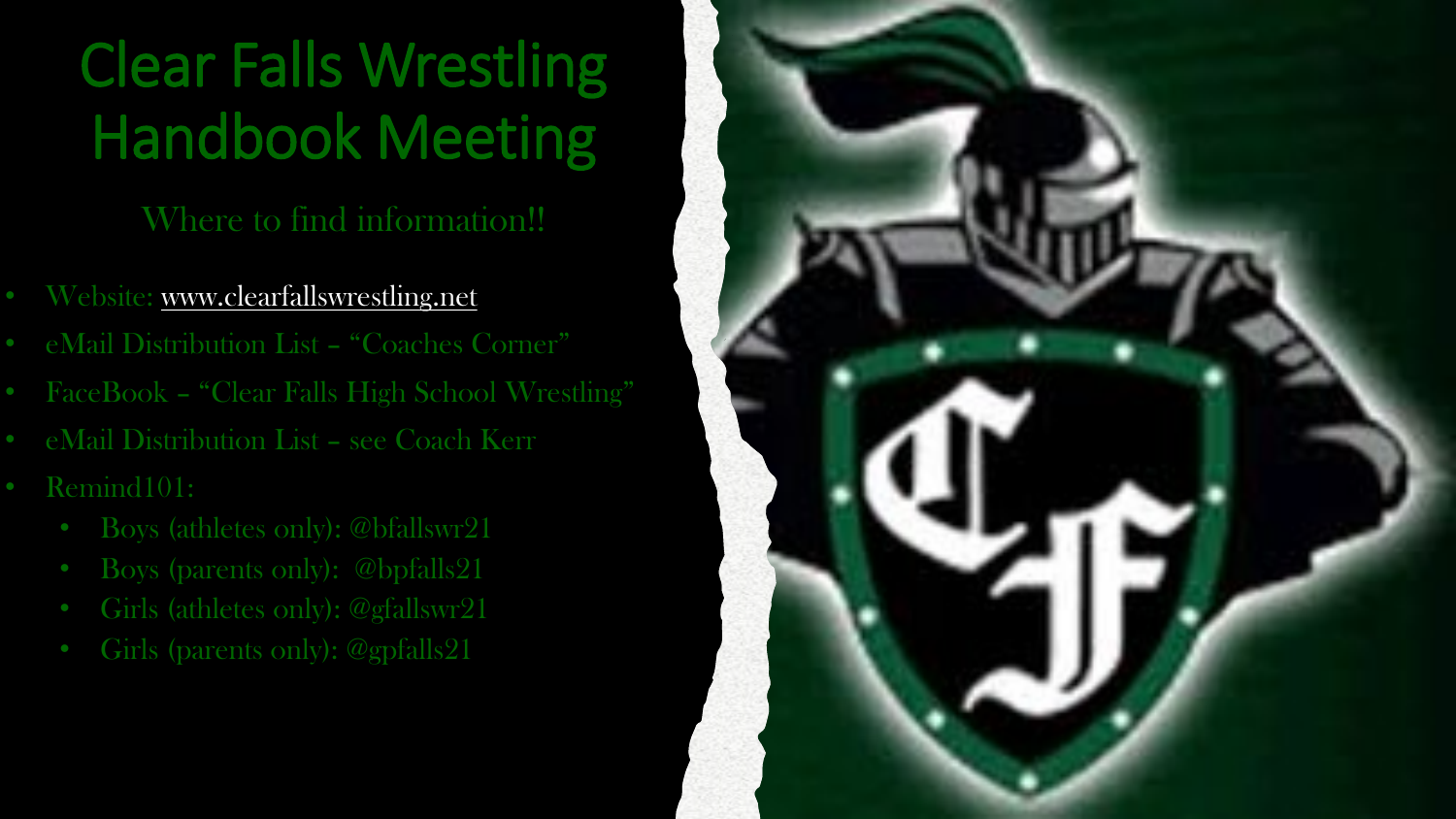

### Something to Consider….

"It is not the critic who counts, not the man who points out how the strong man stumbled or where the doer of deeds could have done them better. The credit belongs to the man who is actually in the arena; whose face is marred by dust and sweat and blood; who strives valiantly; who errs and comes up short again and again; who knows the great enthusiasms, the great devotion, and who spends himself in a worthy cause, who at best knows in the end the triumph of high achievement; and who at the worst, if he fails. At the least fails while daring greatly; so that his place shall never be with those cold and timid souls who know neither defeat nor victory."

> • *Theodore Roosevelt, 26th President of the United States and Wrestler*

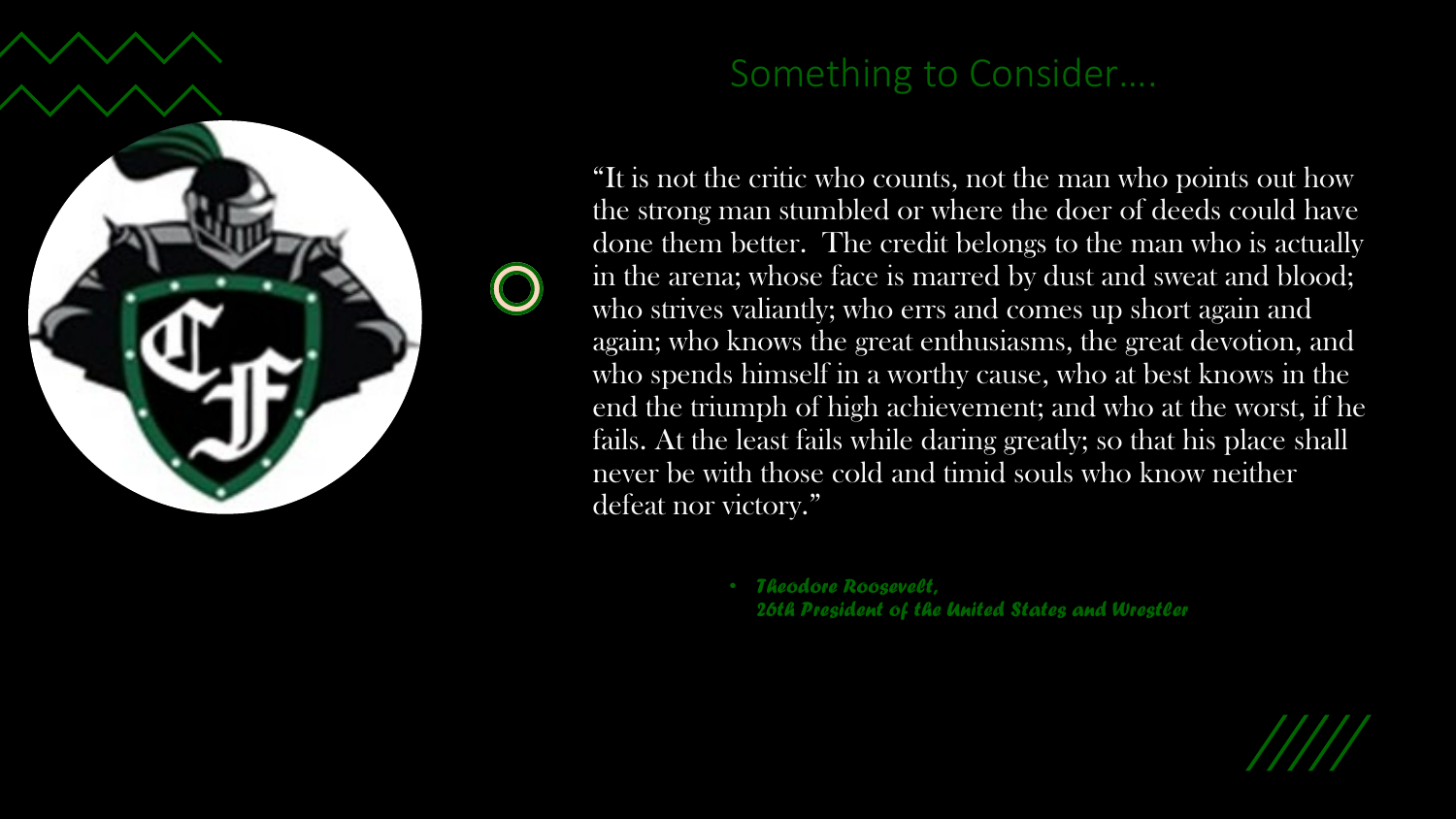

### Coaching Philosophy

• Engaging in competitions is important. Just as the Sumerians did 5000 years ago, we will have a winner and a loser. But victory can be found in many ways. Through your participation in wrestling, you will develop friendships rooted in character, conviction, and community that will last into adulthood. And you will discover that things that seemed impossible are now probable.

• Both coaches have personal experiences with the sport that have impacted them personally and professionally.

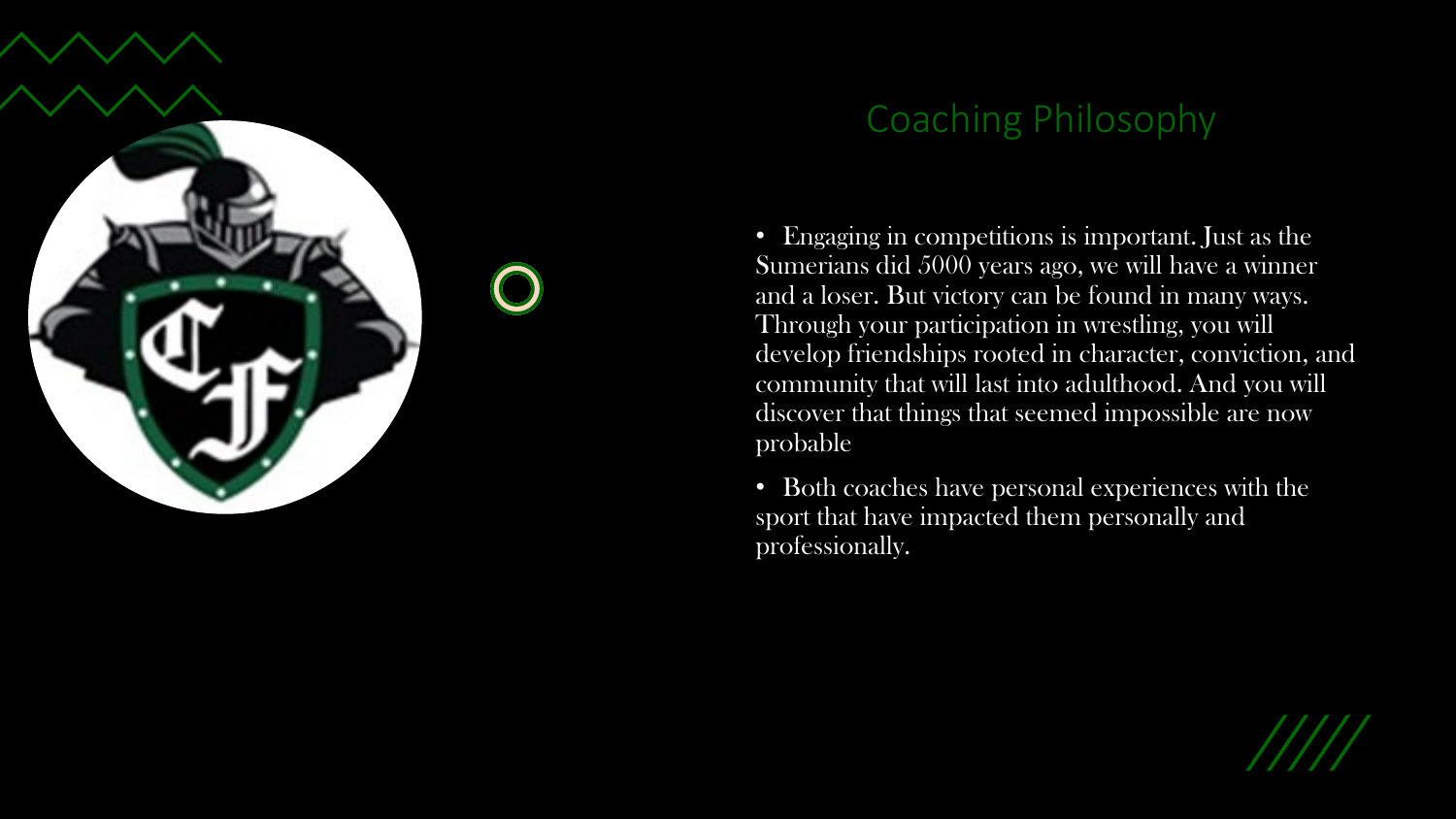

### Code of Conduct

- Any extra-curricular activity, including athletics is a privilege not an entitlement. By choosing to become a member of this team you will be held to a higher standard than your friends that do not participate in sports.
- The wrestling program is built upon three basic principles: Character, Conviction, and Community.
	- **Character** is defined as an engraved mark, an imprint on the soul, and having dominion over individual impulses and desires. Earn the right to be proud and confident. Recognize that big things are accomplished through perfection of minor details.
	- And it is hard to imagine effective leadership without showing that you are firmly convinced of something - namely **conviction.** You must believe in the good. Believe in the program, it has worked for others before you and will continue to serve others long after you graduate.
	- Being in community means you are part of a readily available, mutually supportive network of relationships upon which you can depend. With membership comes responsibility. Happiness begins where selfishness ends. another.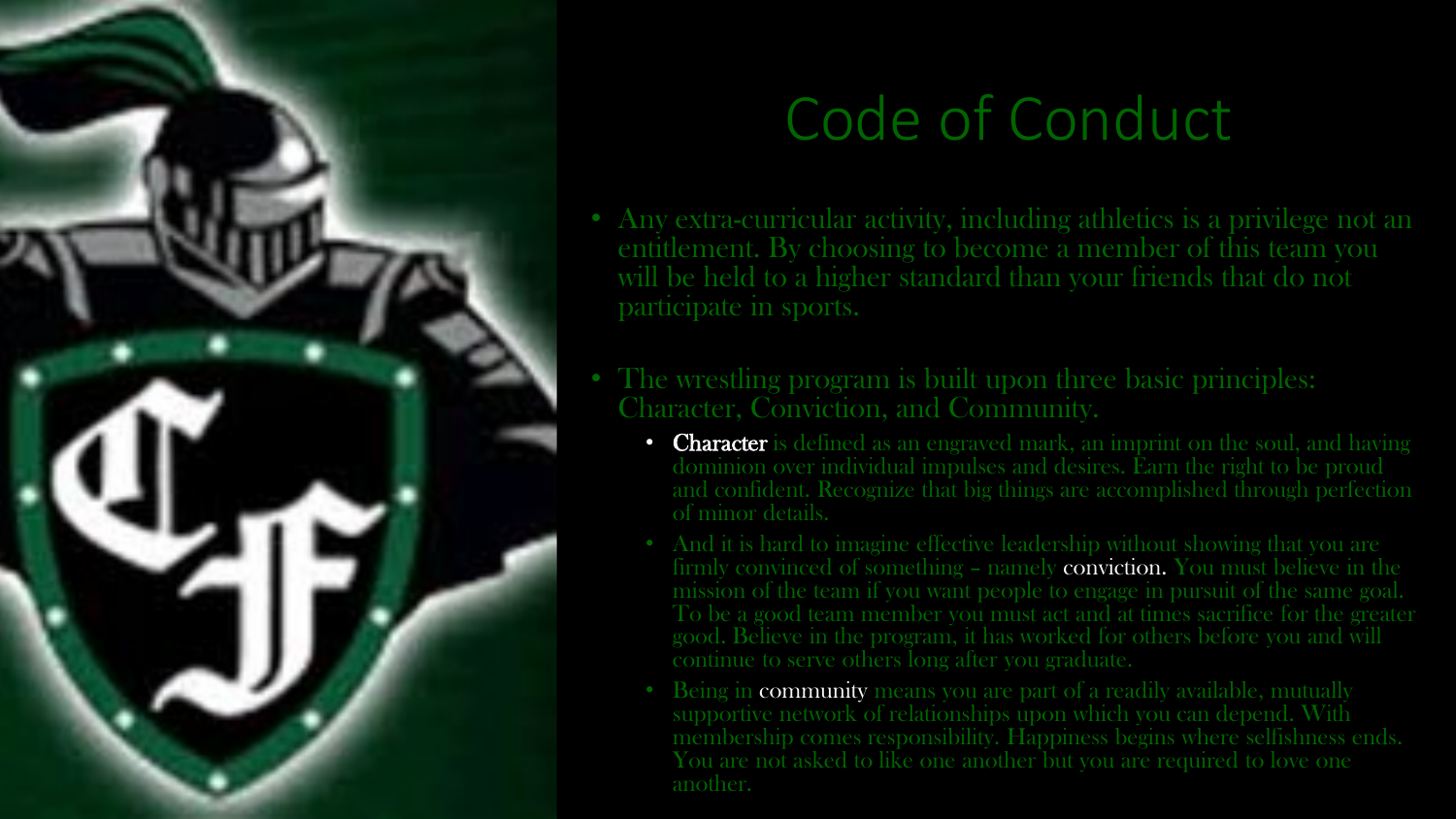

## Code of Conduct

- Simple Guidelines to Consider
	- Maintain Clear Fall's expectation of C.I.R.C.L.E. of honor.
	- Discipline yourself so others will not need to.
	- If you do not have time to do it right, how will you make time to do it again?
	- The reputation and integrity of the team will not be compromised by an individual's selfishness.

#### • THE GOLDEN RULE:

"Don't do anything that is detrimental to yourself, the school, or the wrestling program. If you do Coach Kerr will handle the situation as he deems appropriate."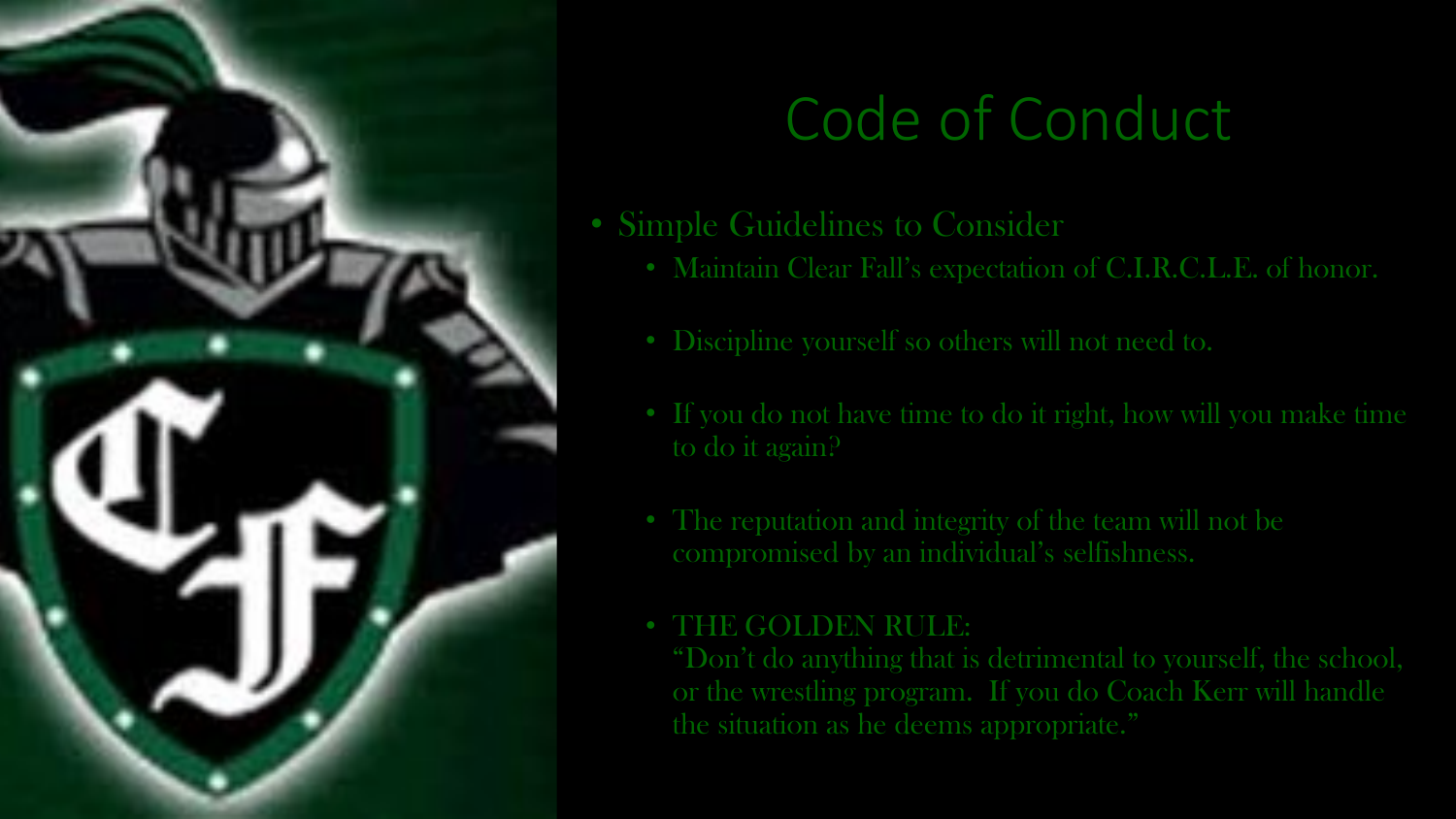

## **Equipment**

Through the generosity of our booster club, we can provide our athletes with most of what is required to compete in wrestling. Athletes are responsible for:

- 
- 
- 
- Knee pads.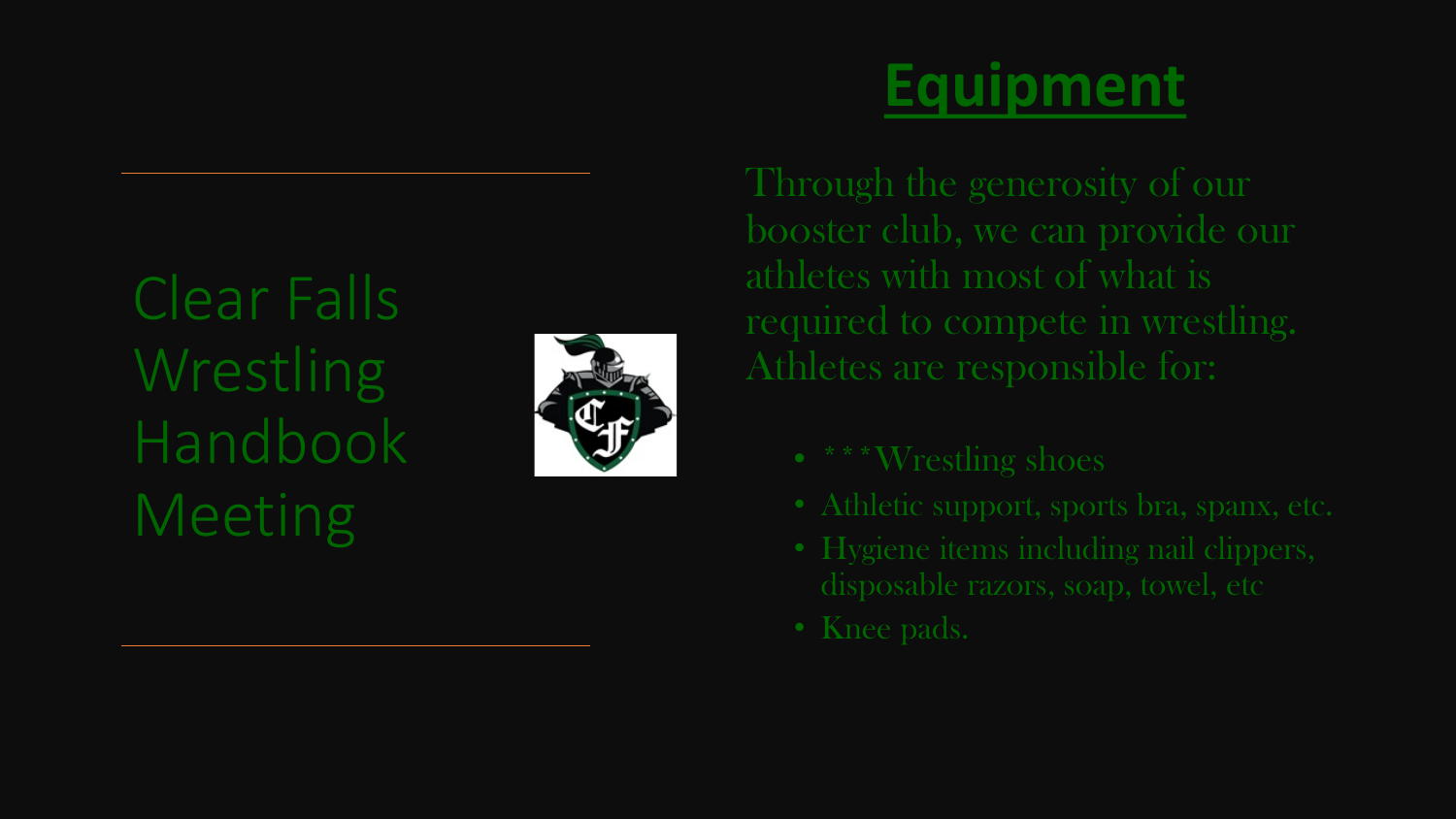## **Responsibility for Equipment**

Clear Falls Wrestling Handbook **Meeting** 



item. Placed on fees and fines until fee

- loaned to anyone.
- 
- 
- Report all damaged or missing items immediately.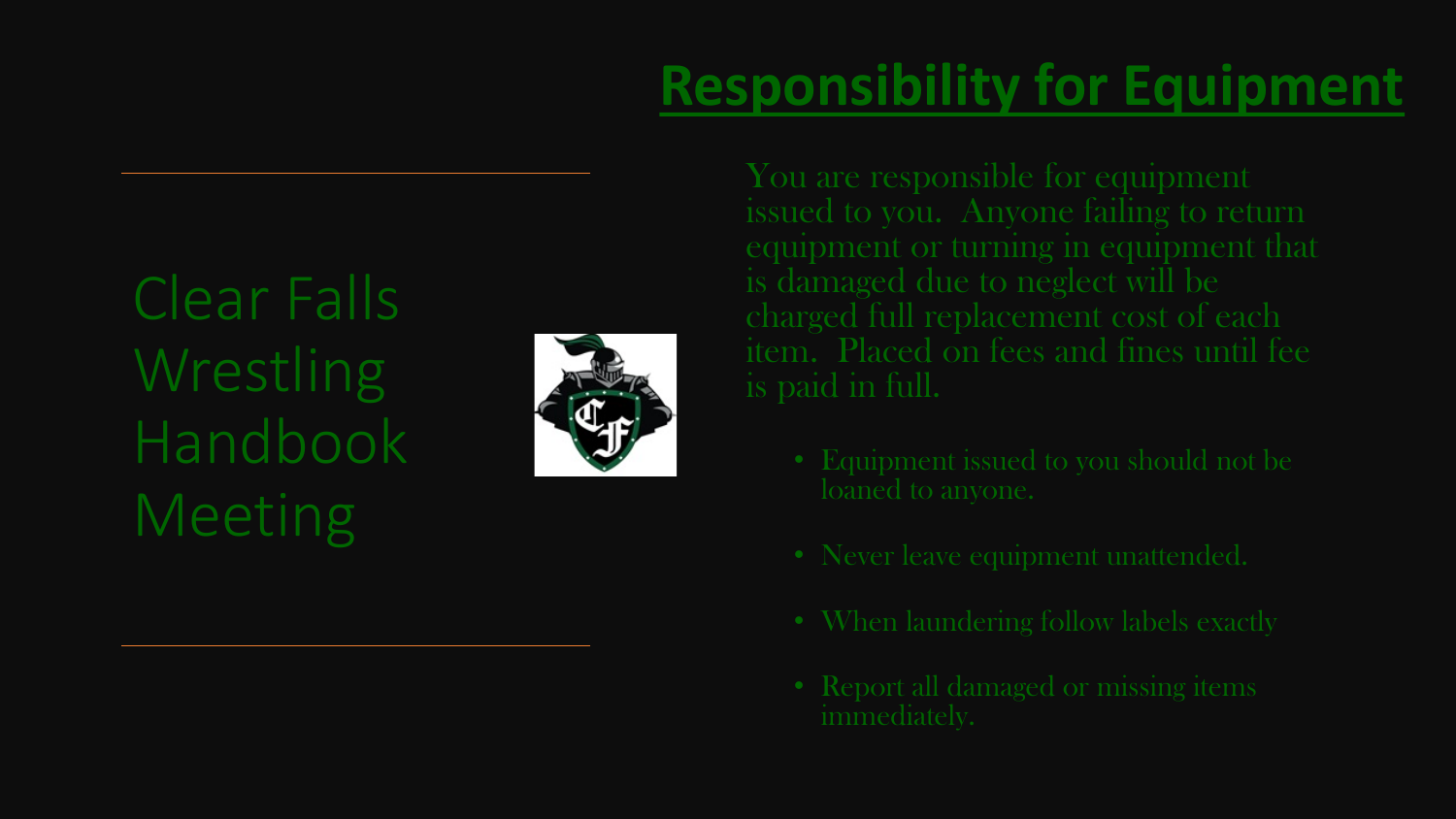

## **Locker Room**

Locker rooms space will be provided. spaces with Physical Education classes

- 
- 
- Bring extra running shoes or sweatshirt leave in locker.
-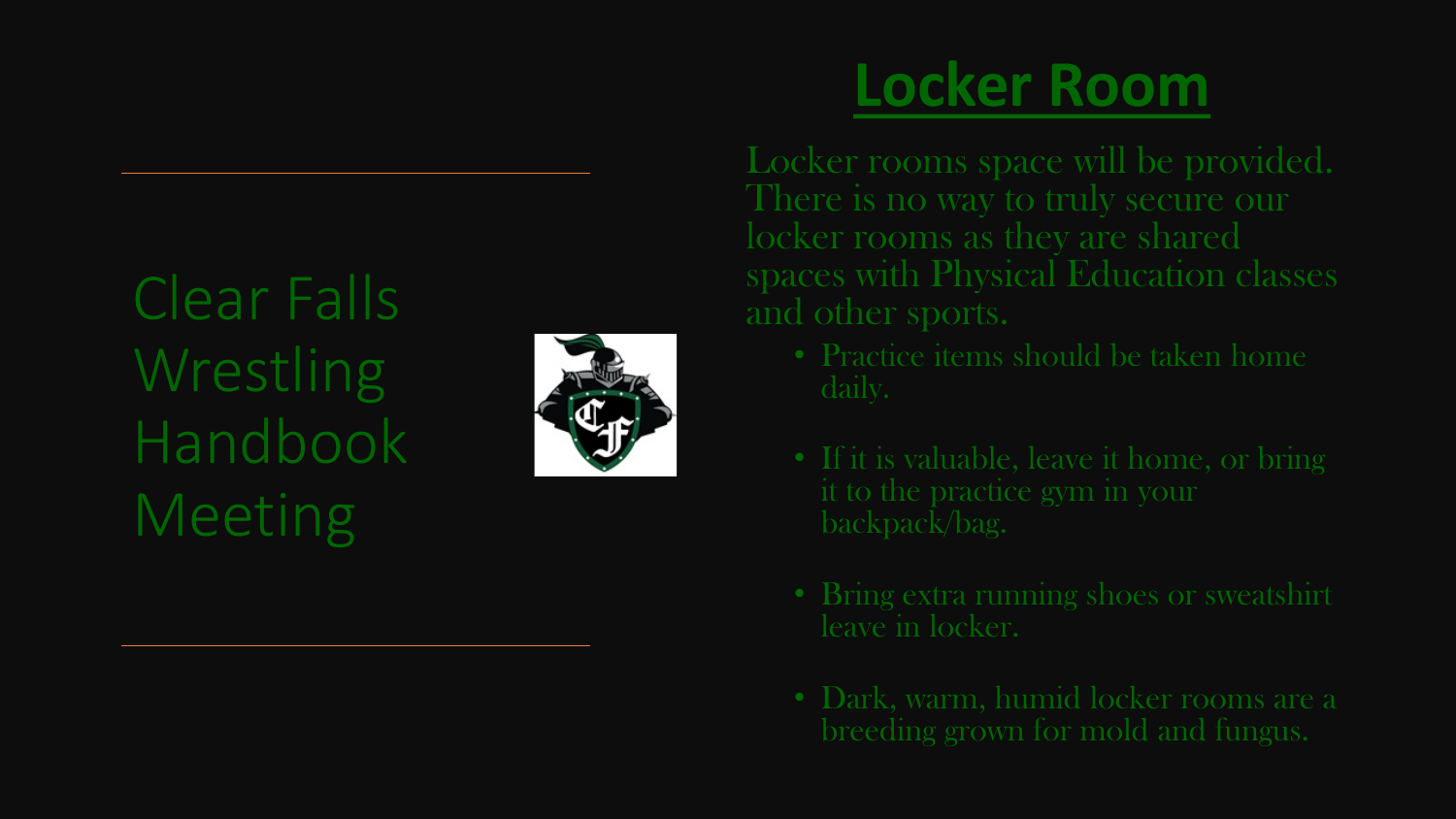### Vaping Policy

- To foster healthy behaviors and to deter the epidemic of vaping in our youth, Clear Creek ISD has developed a NO TOLERANCE vaping policy. This policy includes possession or use of a vape, E-cigarette or Juul on school premises and while participating in any school related activities off campus as well. It is important for students participating in extra-curricular activities to understand the need to exercise healthy decision making and know that poor decisions can negatively impact opportunities to compete and/or participate in our programs. We want it to be clear that we have high standards and expectations for the behavior of all program participants. If a student makes a choice to possess or participate in vaping, they will receive the following consequences in addition to the campus discipline assigned to students detailed in the CCISD Student Code of Conduct
	-
	-
	- 3<sup>rd</sup> Offense: Removal from the program

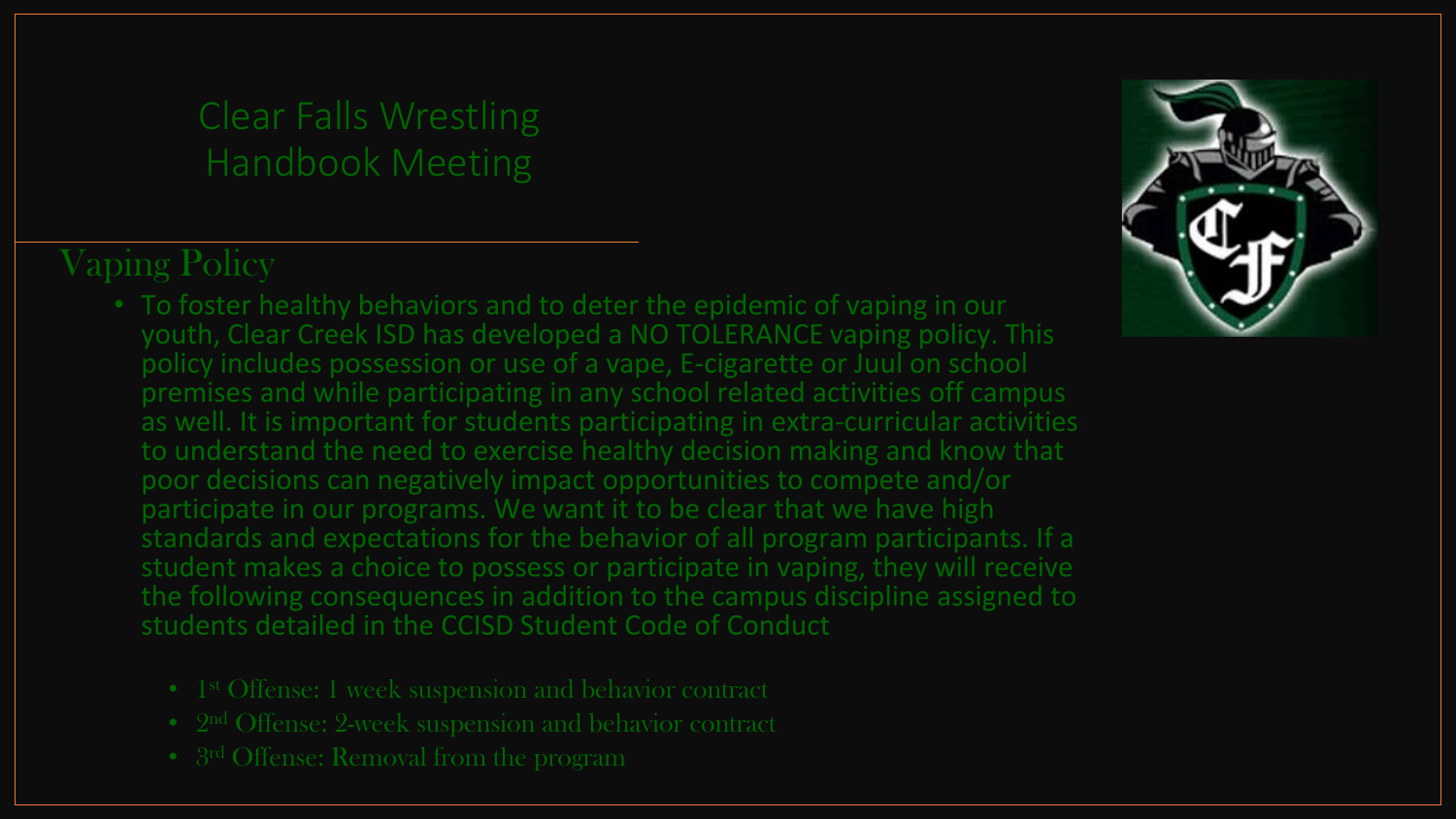### Substance abuse and/or possession of :

- Possession of drugs (including steroids), alcohol, and tobacco by a minor is illegal. The use of these substances is detrimental to your ability to perform as an athlete and is a violation of the Clear Creek Independent School District code of conduct. The use of these substances by any Knight wrestler at any time, in season or out of season, is STRICTLY PROHIBITED.
- A student being assigned to AEP (Alternative Education Placement) will be subject to a 30-day suspension, after their assignment at AEP ends. While attending AEP you are not permitted on campus, therefore, not able to practice or compete. This effectively ends your season. Therefore, you will be removed from the team.

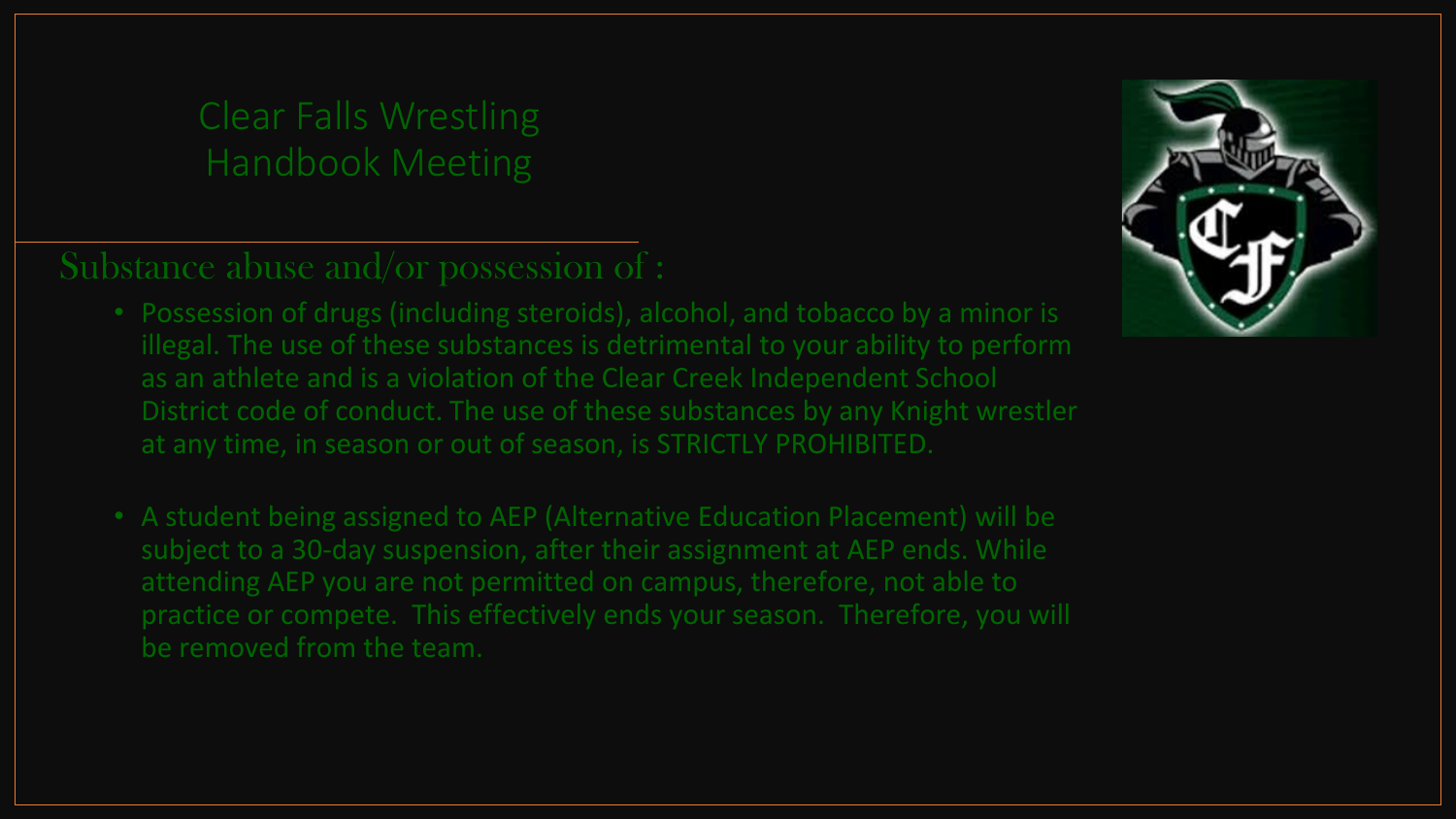### Wrestling Class:

• Anyone wishing to participate in wrestling should be enrolled in our wrestling period.

- Exceptions:
	- An athlete that is a member of another Clear Falls Athletic Team and enrolled in that team's athletic
	- An athlete that lacks credit to graduate or needs a specific class, in a quest to graduate with honors.
	- A student that has been removed due to behavior or lack of commitment.
	- A student that joined after the start of the semester and doing so would create complications with the counseling staff.

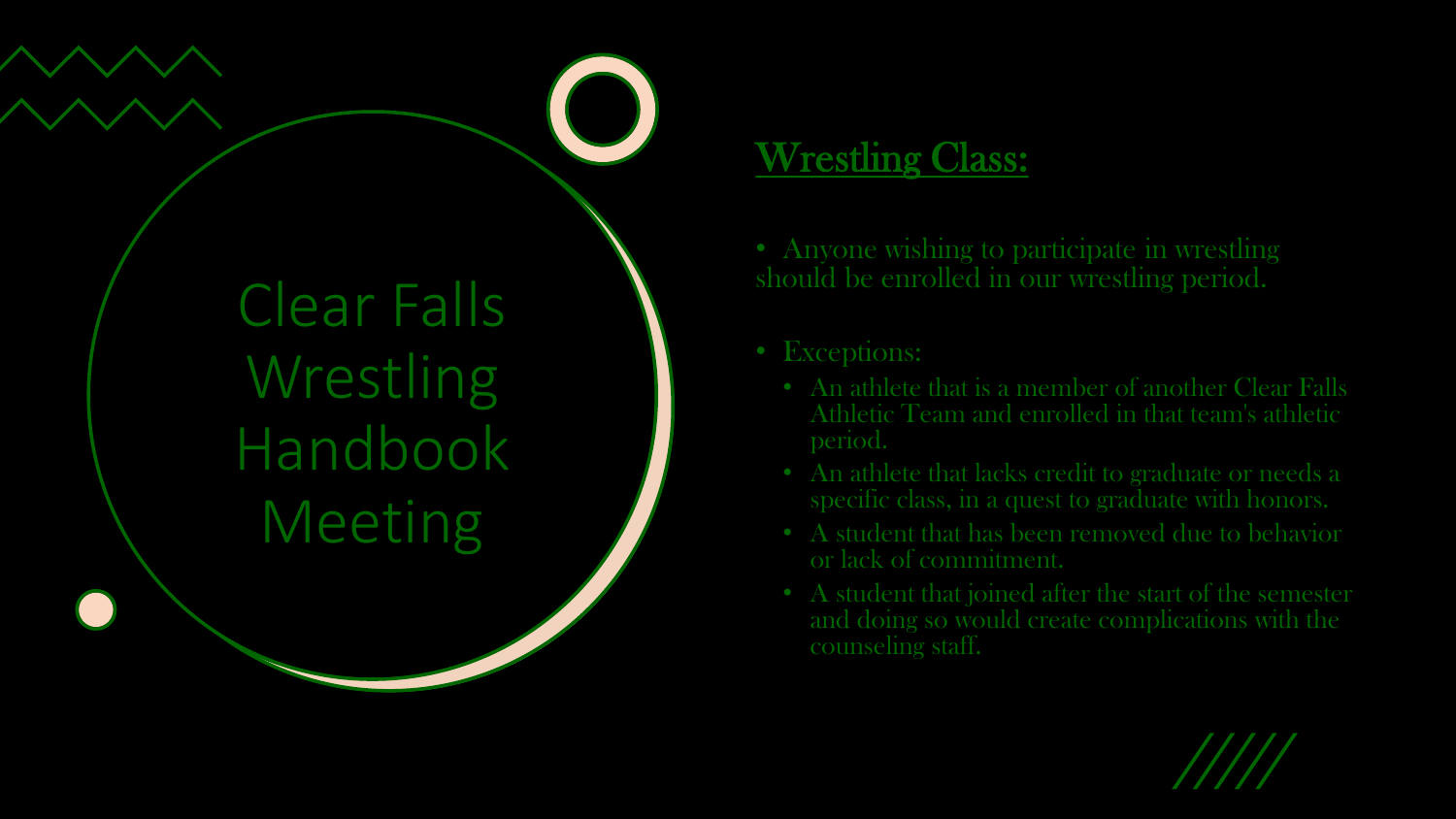### **Work and Wrestling:**

- Working does not exclude you from being eligible to participate in athletics. However, please keep in mind that competition either.
- Attempting to work and wrestle is huge commitment of time, effort, and energy to your employer and your teammates.
- You have been given a copy of the practice and competition schedule. If you must work, it is your responsibility to arrange your schedule so that you do not miss any team activities…..(practice or competitions)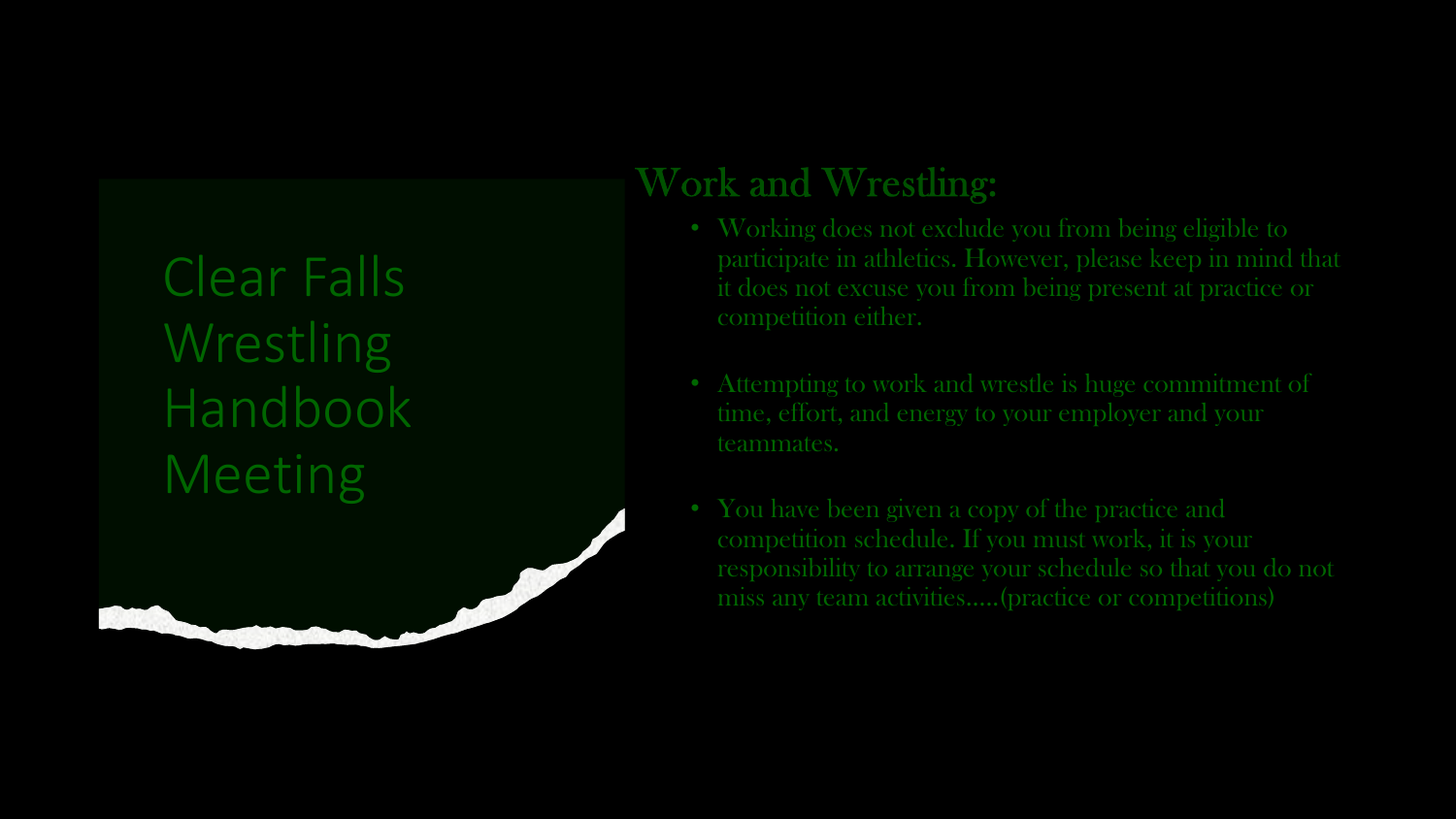#### Academic Policy and Tutorials:

- Academics are a priority in our program. You are a member of the wrestling team, and you are expected to be present, prompt, prepared, and polite in all your classes. If you do those things, you will be successful.
- Progress reports: progress reports can assist a student, that is currently ineligible, to re-gain eligibility.
- A student that is eligible on the nine-weeks grade report is eligible for nine weeks. Progress reports do not cause them to become ineligible.
- Students are expected to attend tutorials during Knight Quest Lunch.

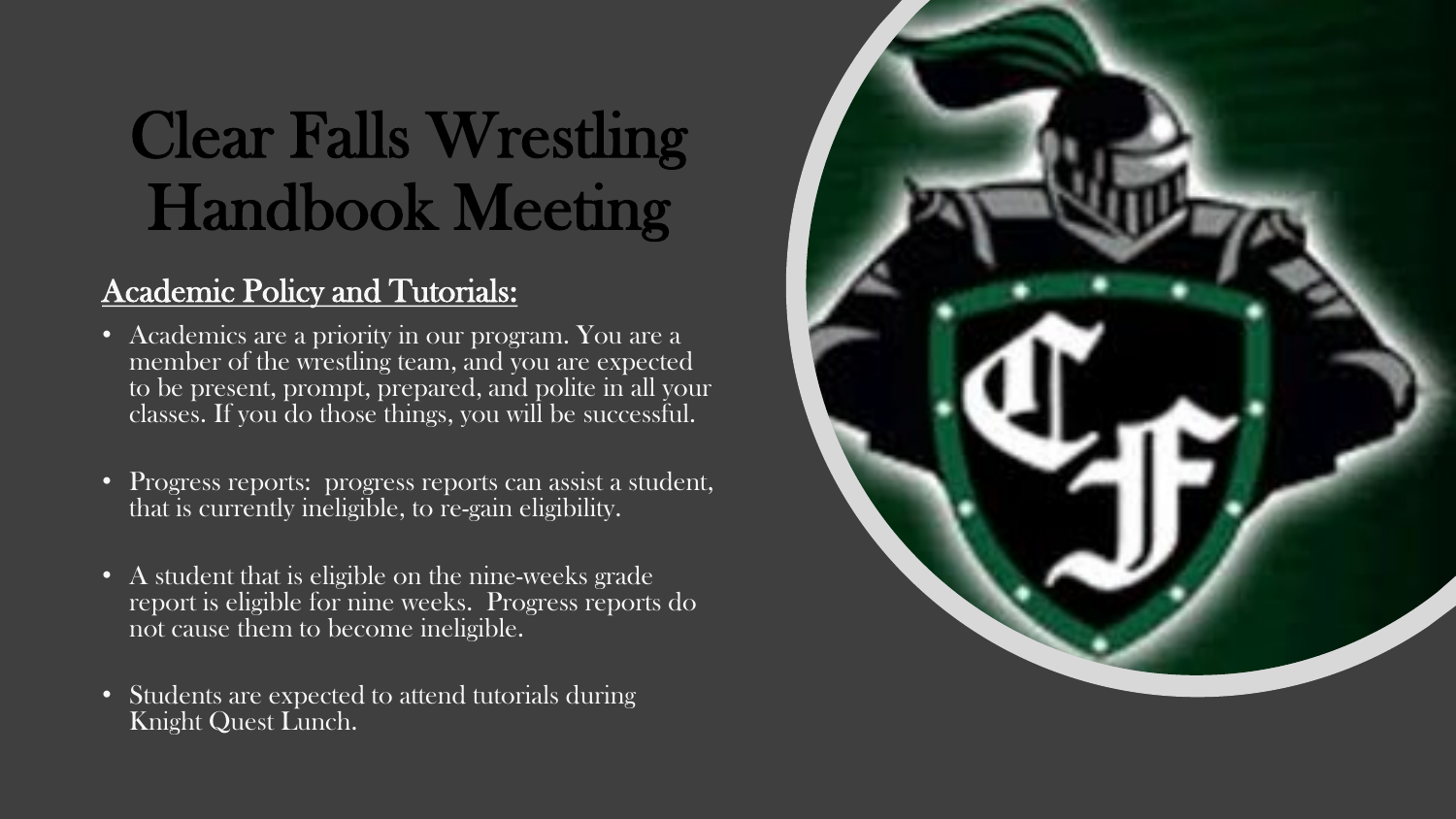#### Academic Policy and Tutorials:

- The UIL sets the policy regarding academic eligibility.
- Clear Creek ISD sets the policy regarding tutorials, grading, and classes that are able to be exempt.
- Lack of planning on the student's behalf does not constitute a reason for missing practice.
- Encouraging or requiring athletes to miss practice is discouraged as it creates a scenario for athletes not demonstrating proper time management.

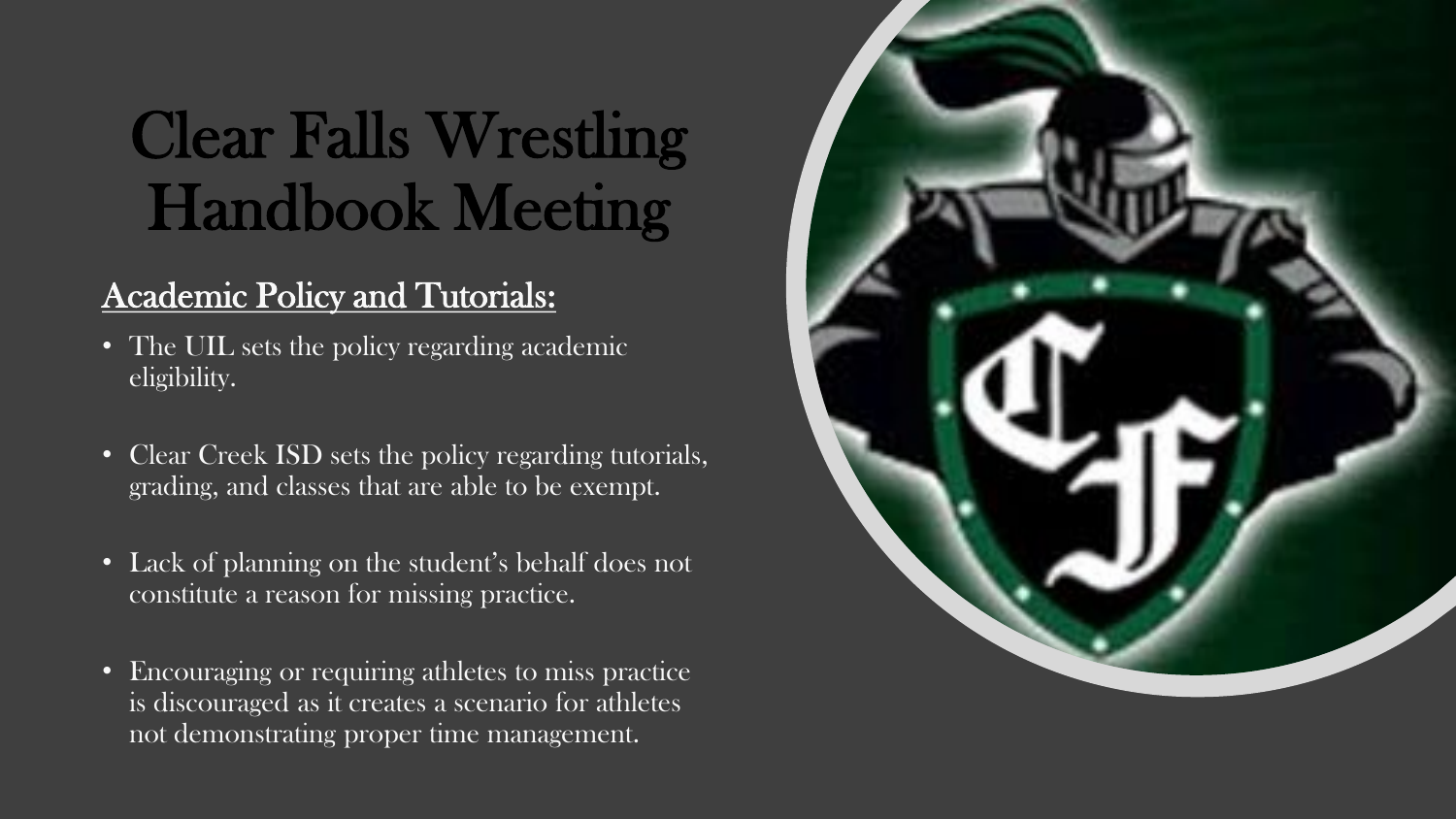#### Practice Expectations:

- Participating in any sport, especially wrestling is physically and emotionally demanding. Being a member of a team requires you to be present and engaged in all team activities before, during, and after school.
- We will wipe our feet every day on towels laid upon the floor. Leave your cares and worries there. Enter practice with a clear mind and a willingness to respect one another's need to feel safe. If you violate this, you will no longer be part of the program.
- On our mat, in our gym; you have permission to look awkward. You are expected to attempt even that which seems impossible. You will be surprised at how many shortcomings you can overcome through hustle and hard work. The harder you work, the harder it is to fail. When you fail at something, get back on your feet and try again. Do not let yesterday take up too much of today.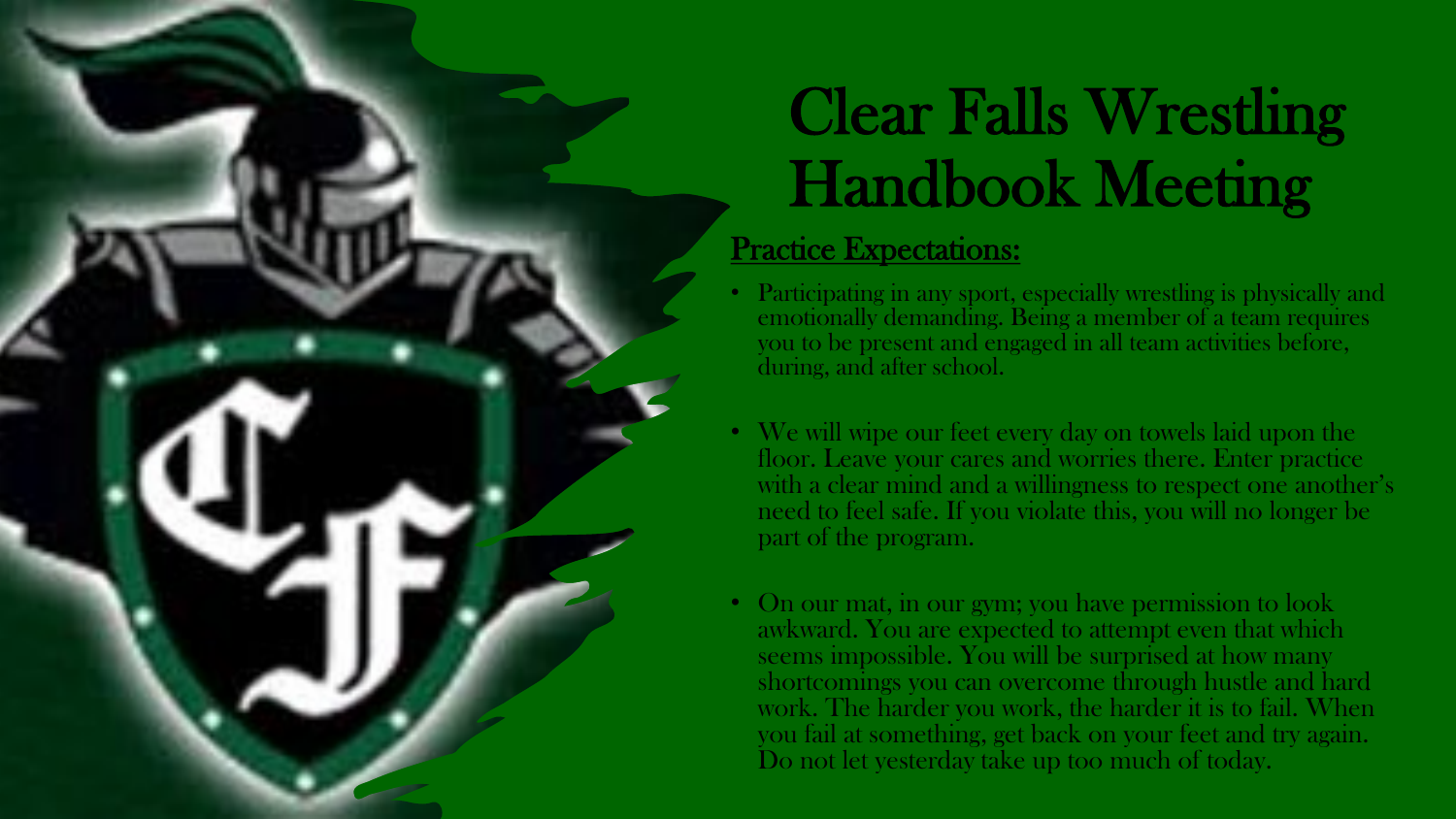#### Practice Expectations:

- I coach athletes. It is not unusual to have athletes training regardless of gender. Groups will often be blended.
- I believe success in wrestling, as in life, comes through thoughtful preparation and sincere commitment to improving through learning. You will find that my practices are very structured. An example practice script can be found on our website: www.clearfallswrestling.net
- Wrestling is taught in progressions to ensure the safety of all participants. Champions are made, not born, and it is a grueling, year-round process.
- Attendance will be taken during our athletic period, at the start, and end of practice.
- Practice and competition schedules have already been made available. Every practice will be categorized as "present" or "absent.' 90% attendance mandate is in effect to be eligible to compete.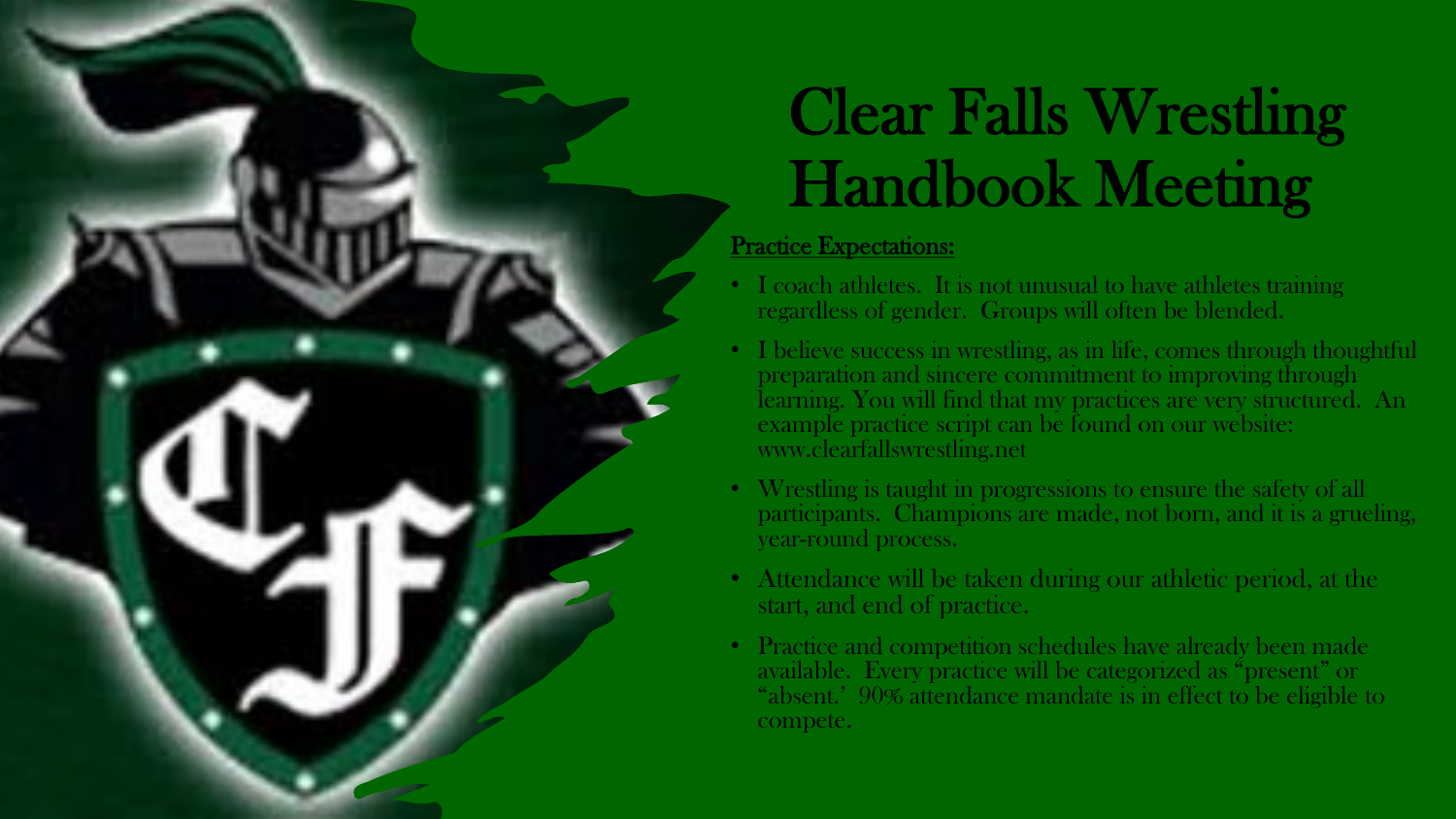#### Practice Expectations:

- While it is understandable that athletes will want to be active in many activities both school and non-school sponsored, my obligation is to the "standard" that we have in place for our team.
- Outside activities should not interfere with our practice times. If that occurs it is reasonable to expect your opportunities to compete to be impacted
- Athletes are expected to shower after each practice without exception.
- Maintaining weight is a requirement of our sport, as such, athletes are expected to report their weight to a coach or a designated member of our student leadership council.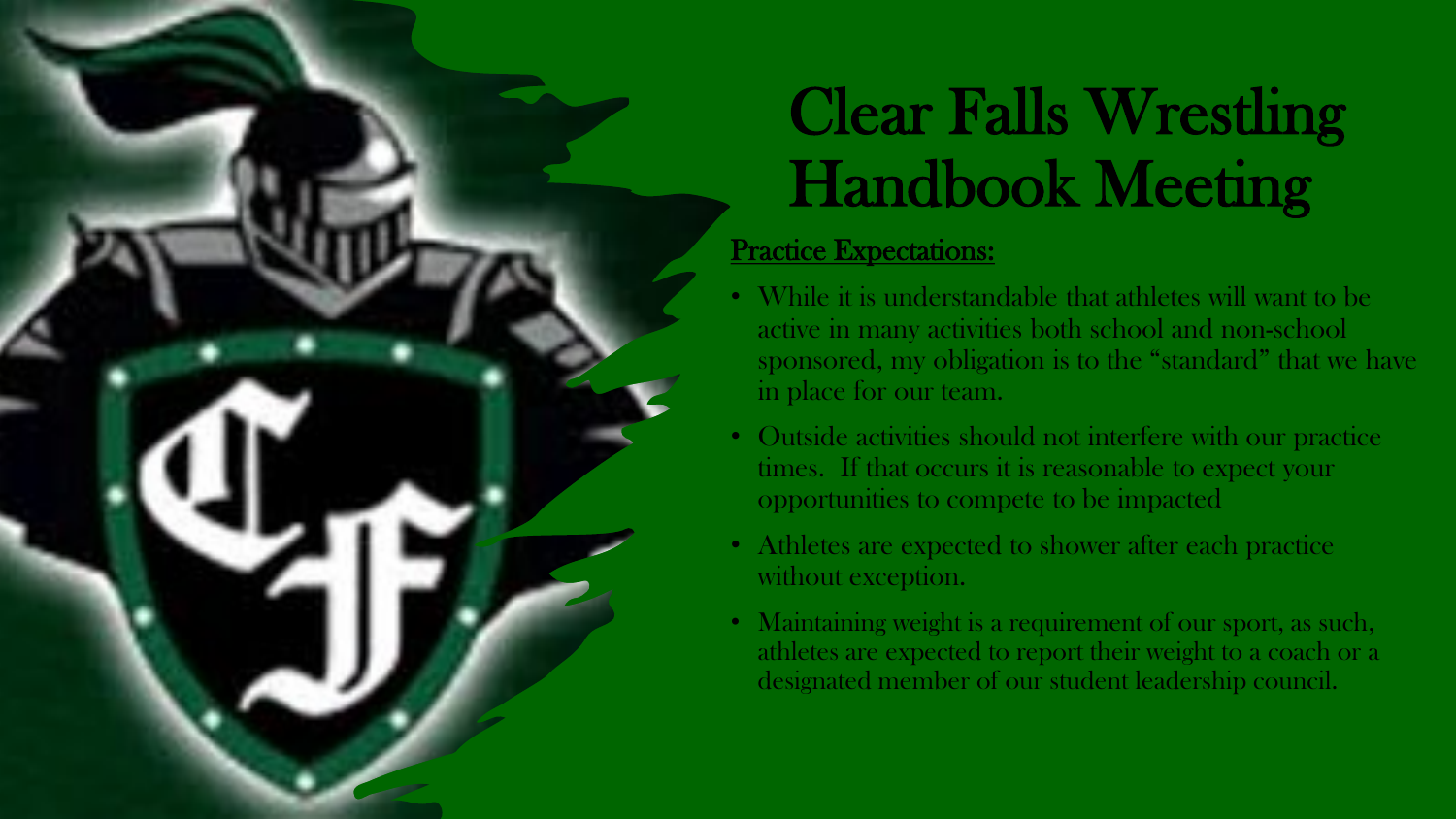

- 
- 
- 
- 
-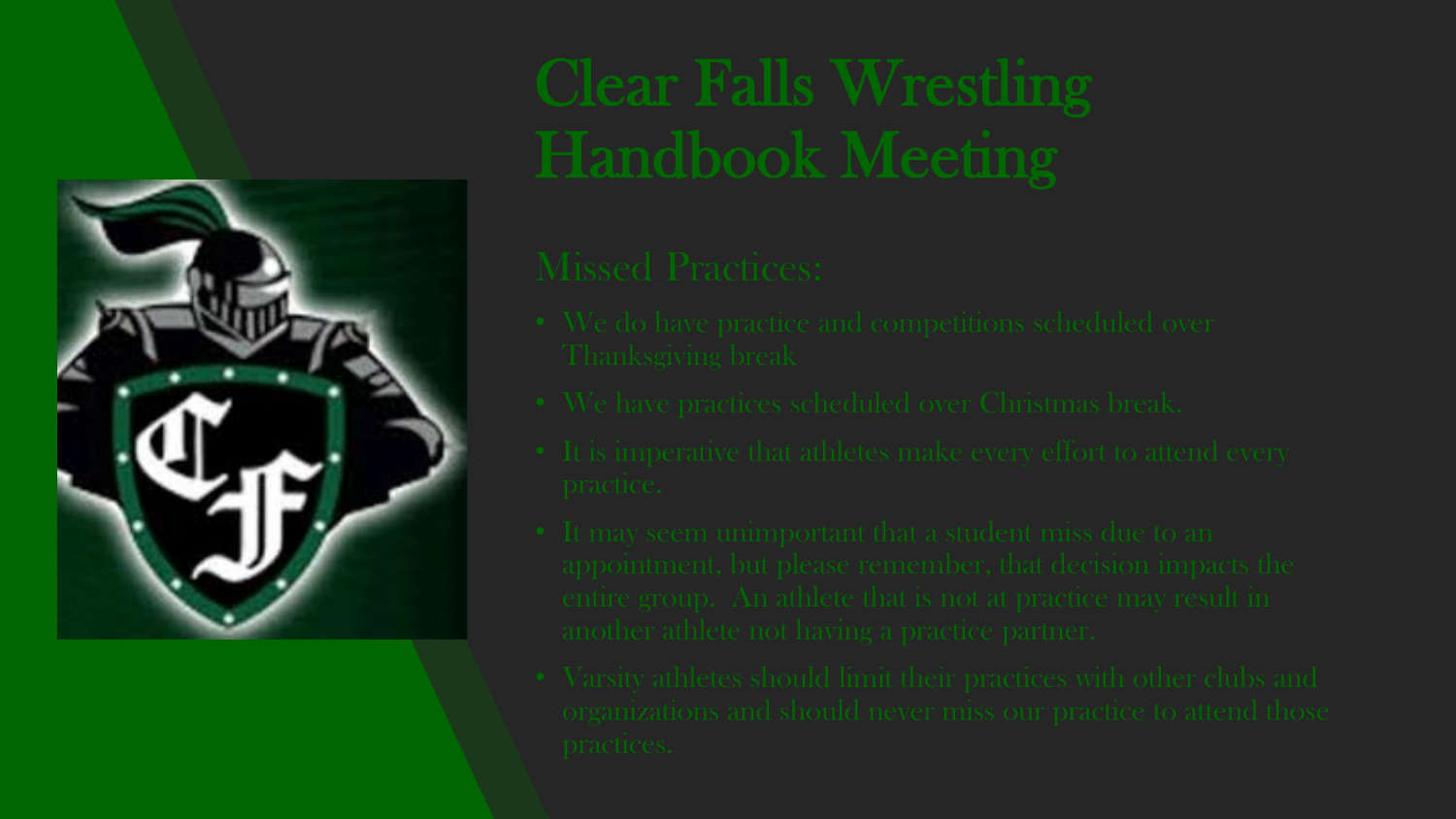

- 
- 
- 
- 
-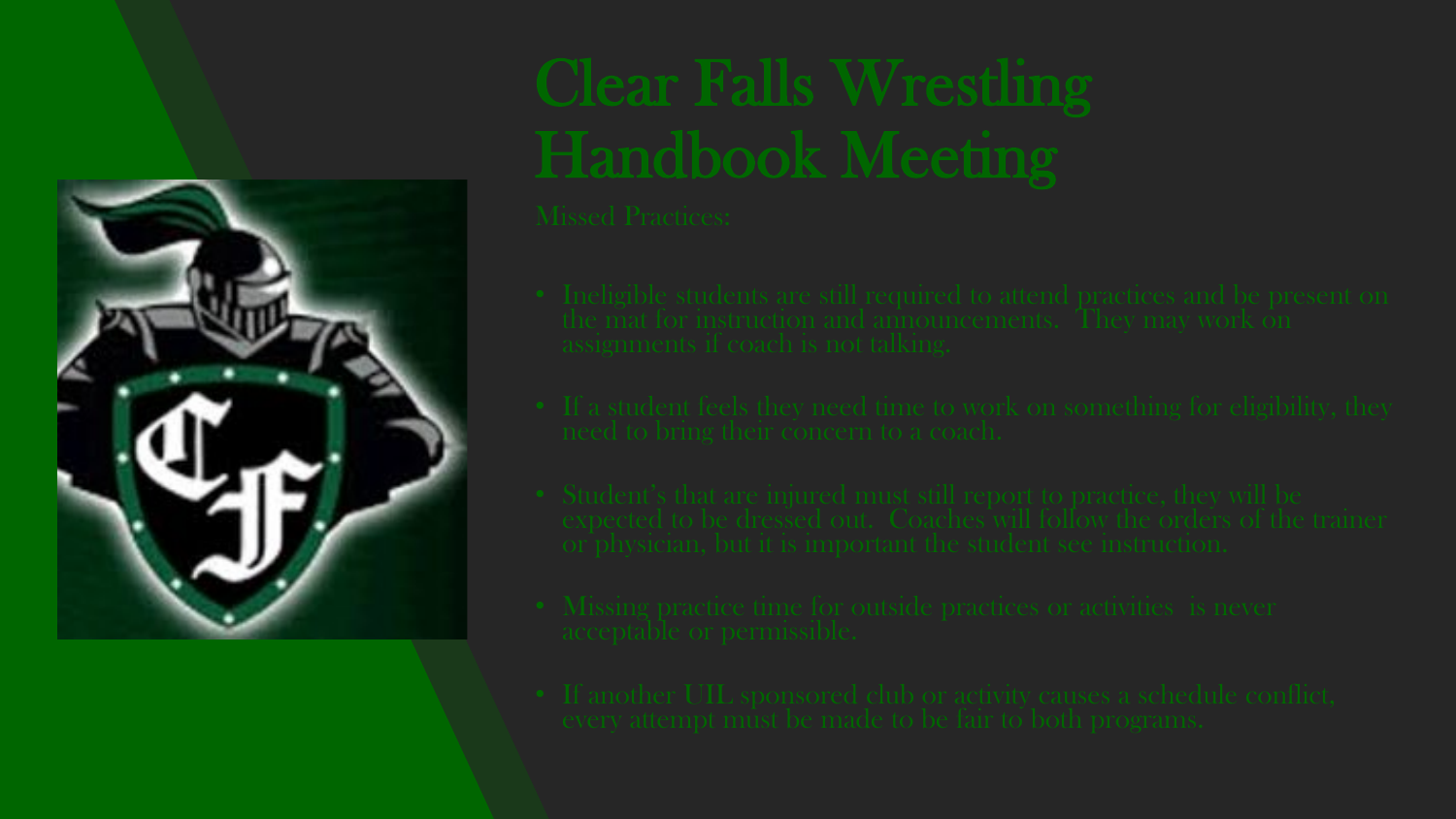### Making the team and expectations

- Because of our generous booster club, we are not a "cut" sport.
- Membership of the team is based upon the merit of being an active participant and demonstrating a willingness to try to attain "the standard".
- Lineups are based upon attendance, academic responsibility, participation, discipline, hard work, and ultimately the coach's decision.
- Unfortunately, there is no way to determine if athletes will get a match or not when we compete in Duals, Tri-Meets, and Quads.
- Some tournaments are designated as individual tournaments while others are dual tournaments.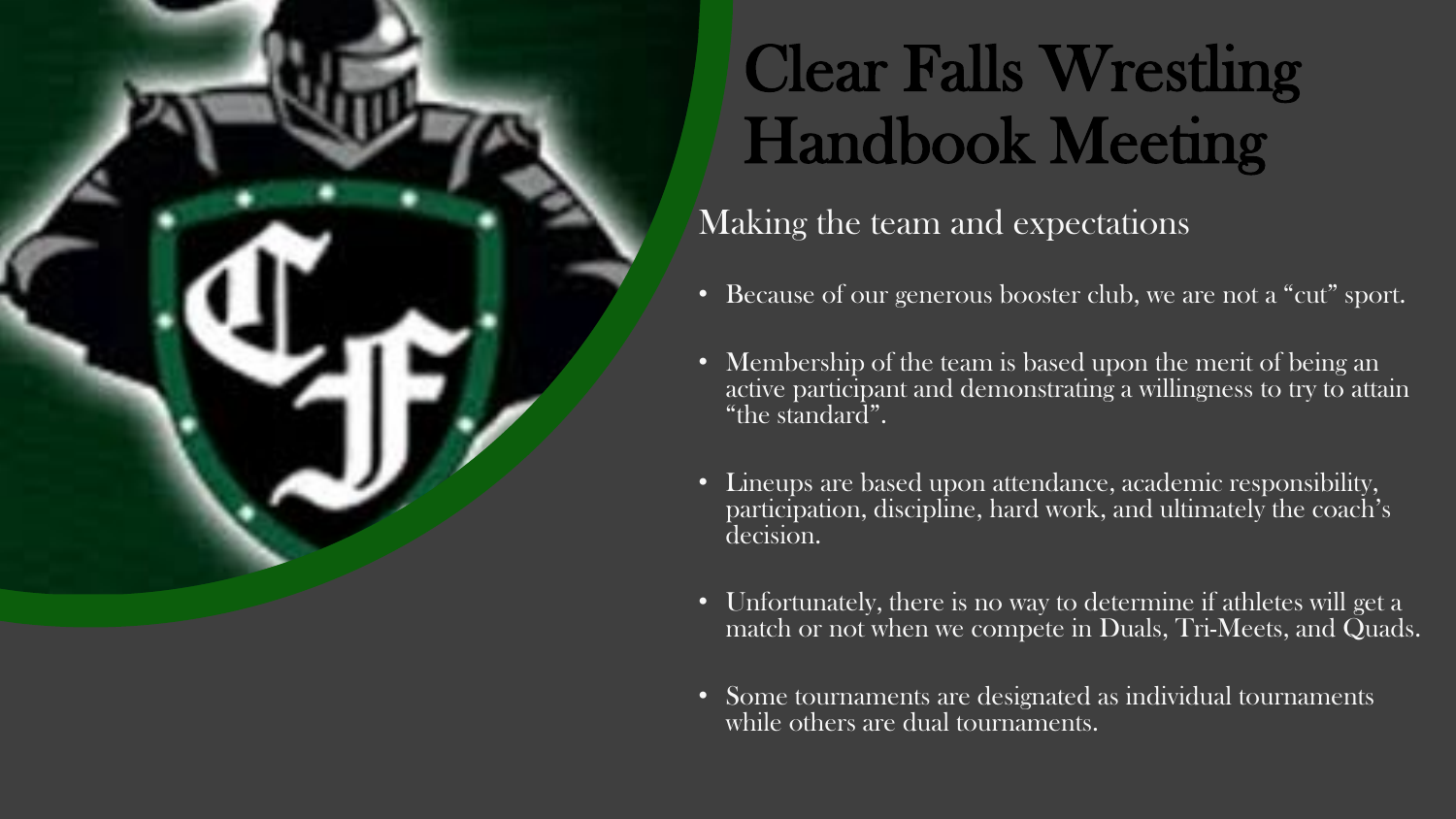#### Treatment of Injuries and Hygiene

- There will be aches and pains. Difference between hurt and sore. Athletes are encouraged to work through discomfort.
- If an athlete feels they are injured, they should report it immediately to a member of our coaching staff. At no time should any team member or coach attempt to deem an athlete fit to practice
- Trainer will evaluate and determine athlete's ability to practice.
- Trainers are available for these initial evaluations at 6:30 am each morning. Students can enter near the pool or the backdoor to the training room.
- Coach reserves the right to determine an athlete's preparedness for competition.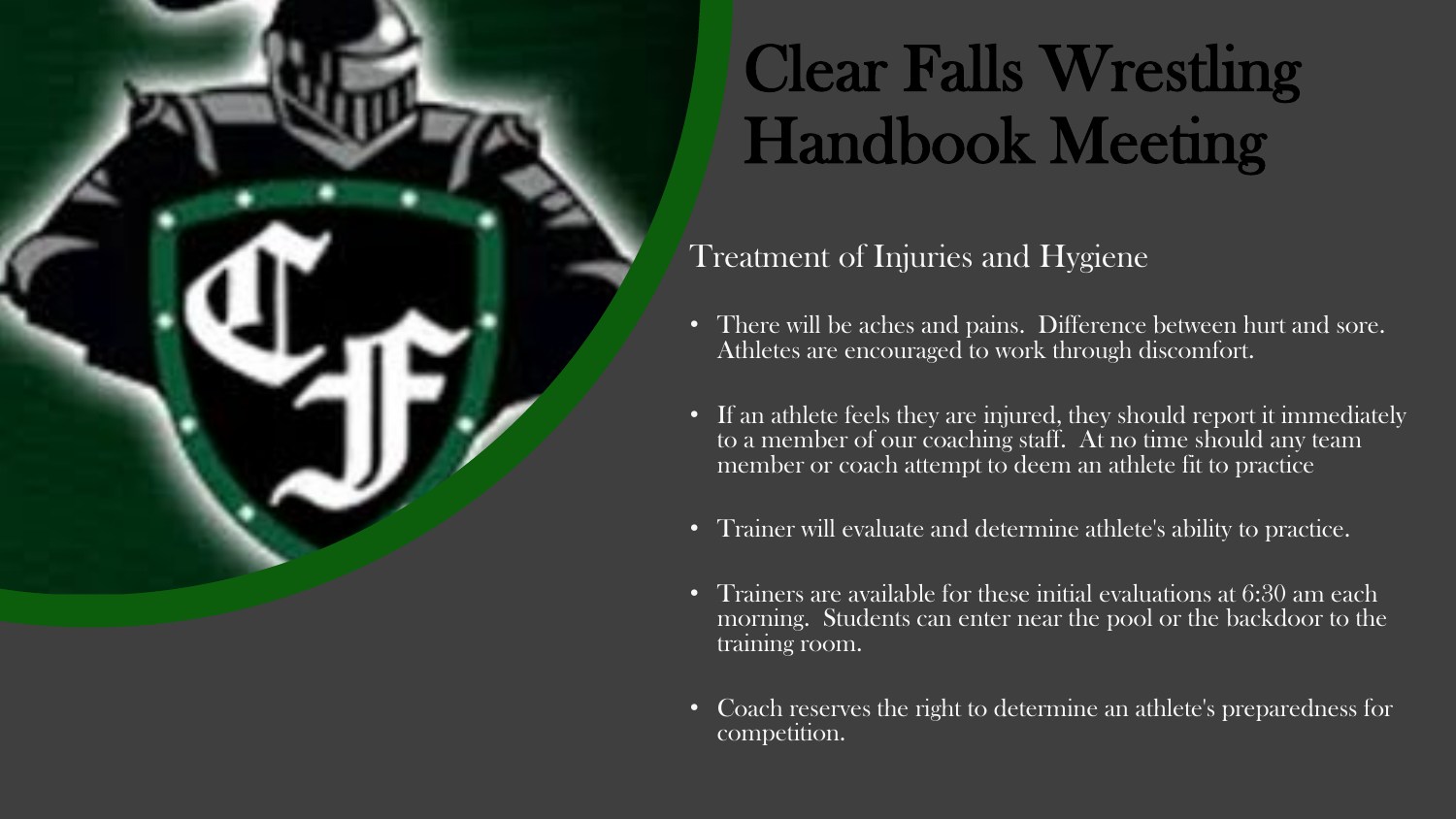|  |  |  |  |  | . |  |
|--|--|--|--|--|---|--|
|  |  |  |  |  | . |  |
|  |  |  |  |  | . |  |
|  |  |  |  |  | . |  |
|  |  |  |  |  | . |  |
|  |  |  |  |  | . |  |
|  |  |  |  |  | . |  |
|  |  |  |  |  | . |  |
|  |  |  |  |  | . |  |
|  |  |  |  |  | . |  |
|  |  |  |  |  | . |  |
|  |  |  |  |  | . |  |
|  |  |  |  |  | . |  |

#### UIL Weight Certification

- NFHS created a wrestling rule that establishes a minimum weight class for every athlete each season. It is not advocated that this is the best weight at which they should compete, but simply establishing a minimum weight at which they will be allowed to compete.
- Step One: specific density of urine will be tested. Tests how much water is present. If not enough water is detected the you
- Upon successful completion of the urinalysis, your body weight will be measured immediately. This weight is referred to as your "alpha weight"
- After completing the weigh-in, you will have your body fat<br>percentage determined. Skin fold calipers will be measured at 2 sites for girls and 3 sites for boys. Each site will be measured three times.
- Data is entered into an online database. Your lowest allowable weight class is then calculated.
- maximum amount of weight that can be safely lost each week.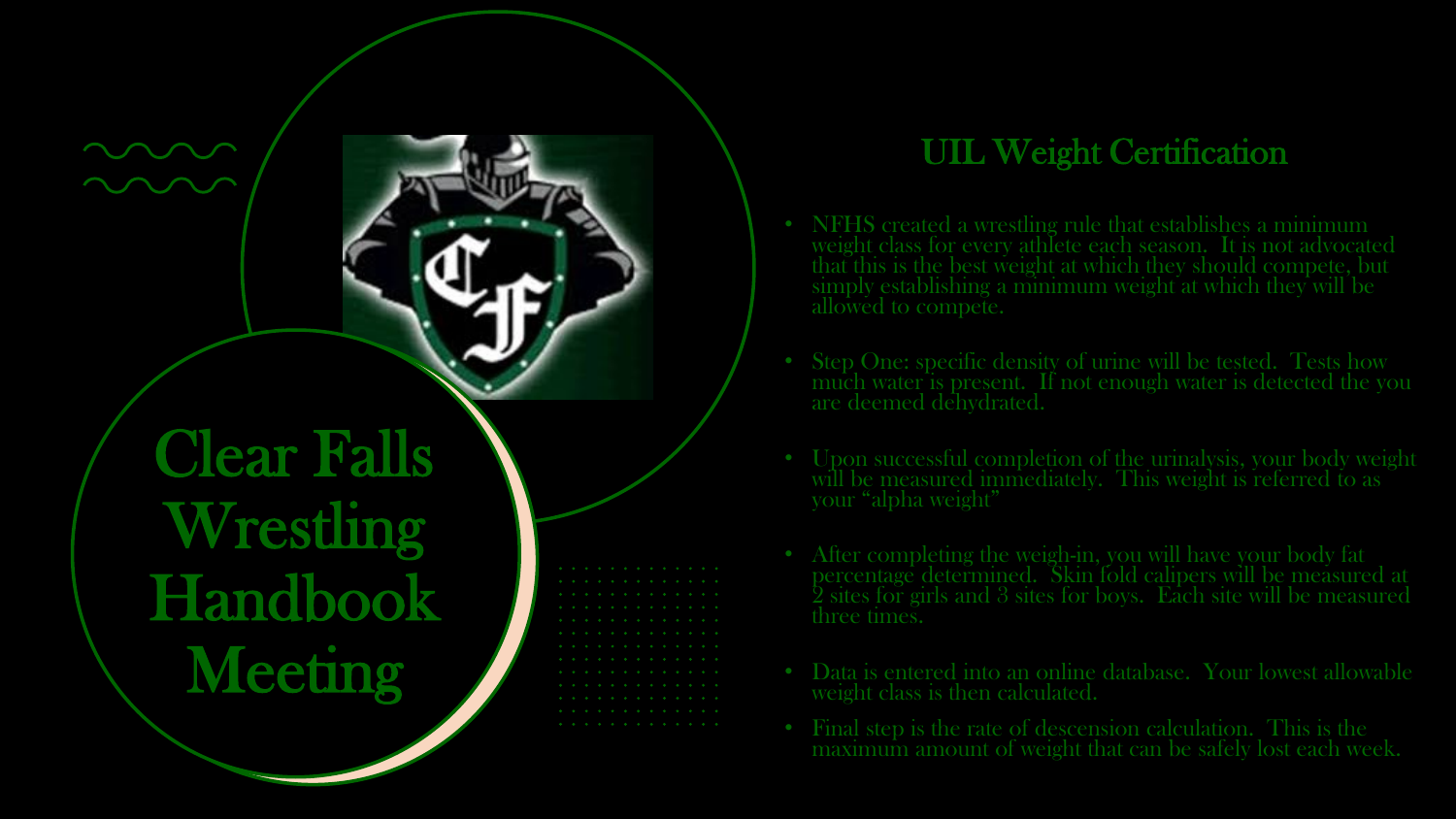|        |  |  |  | . |  |  |  |
|--------|--|--|--|---|--|--|--|
|        |  |  |  | . |  |  |  |
|        |  |  |  | . |  |  |  |
|        |  |  |  | . |  |  |  |
|        |  |  |  | . |  |  |  |
|        |  |  |  | . |  |  |  |
|        |  |  |  | . |  |  |  |
|        |  |  |  | . |  |  |  |
|        |  |  |  | . |  |  |  |
| $\sim$ |  |  |  | . |  |  |  |
|        |  |  |  | . |  |  |  |
|        |  |  |  | . |  |  |  |
|        |  |  |  | . |  |  |  |

### Weight Management Addendum

- Athletes are permitted to wrestle one weight class above their permitted weight – this is called "bumping up"
- A wrestler that misses weight in an individual tournament (district) is scratched from the tournament. In team competitions, with coach's permission, the wrestlers may "bump up."
- We weigh our athletes daily; this is not done to cause them sensitivity or embarrassment but rather to educate them how a typical weight loss day looks and feels.
- Athletes should not make weight and gain 6 -10 pounds in a 24 - 48 period. Daily weight checks help me to monitor athletes that are exhibiting difficult maintaining their weight. This is not healthy or desirable, as such, that athlete will be expected to compete at the next higher weight class.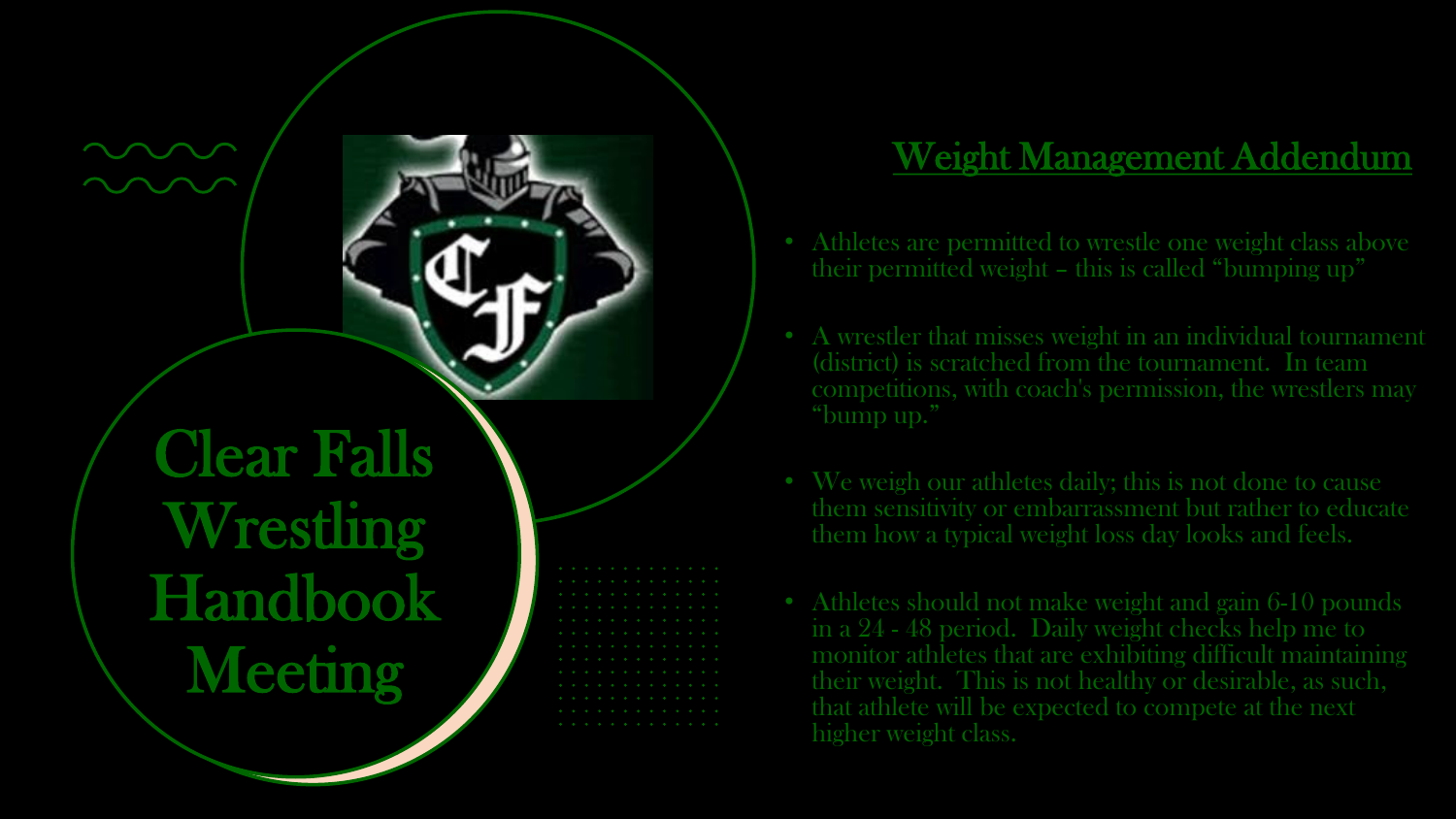Weight Management – Final Thoughts

- As coach, I reserve the right to set the lineup.
- At districts, it has been my practice to allow seniors to choose the weight at which they compete. This is done in recognition of their commitment and contributions to our program. However, I reserve the right to enter the lineup that gives us the best chance at winning the District Title and advancing the most wrestlers to the Regional Tournament.
- Making weight, is the one thing in wrestling, that we can control. Consistently missing weight may result in being moved to the next highest weight class.
- Missing weight is selfish and hurts the team's ability to compete. You can, and should expect, that there will be consequences as a result of your decision making.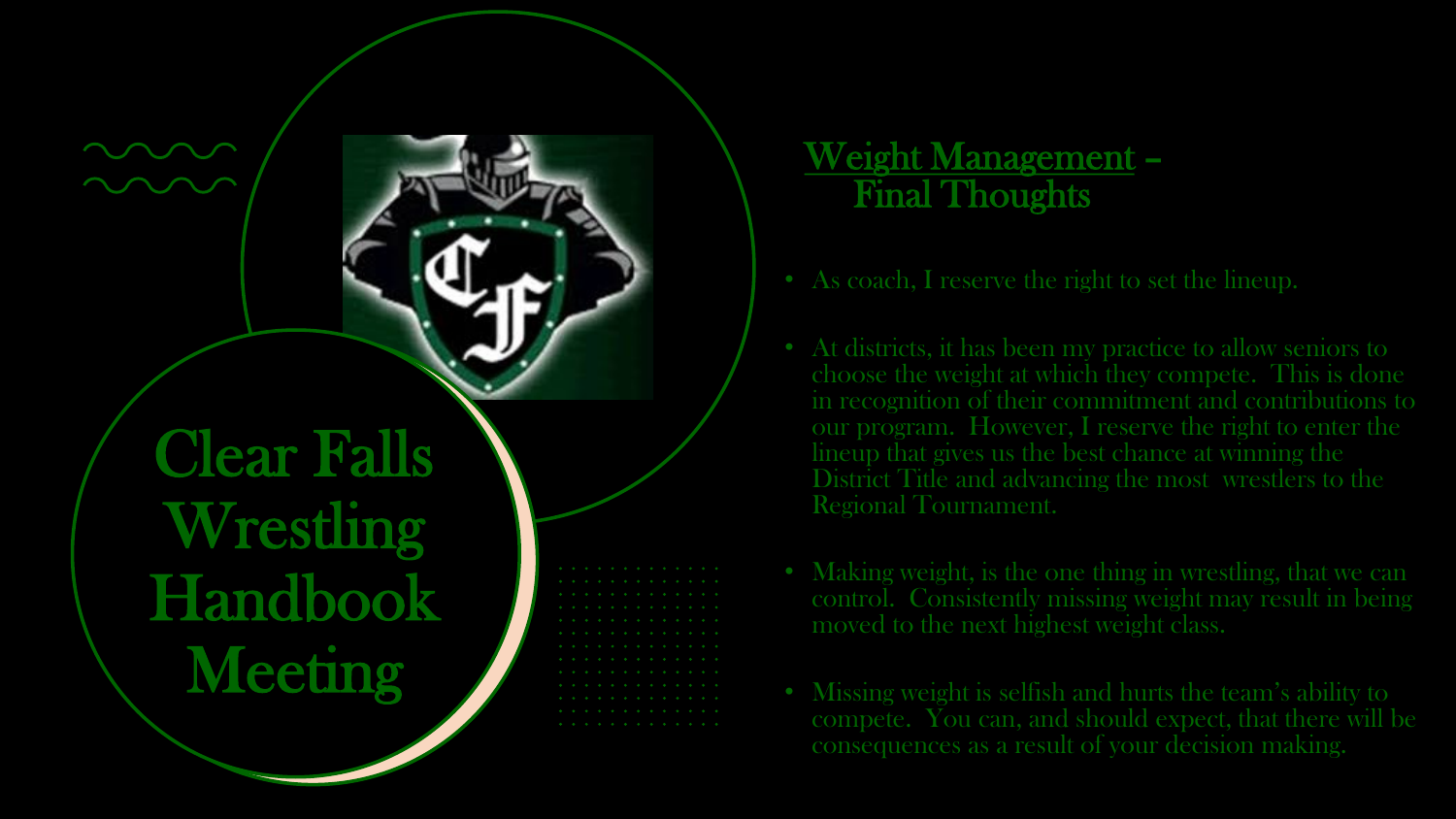### Expectations for Dual/Tri/Quad Meets

- Check weight (home scale)
- Everyone is expected to attend home events
- Must attend half-day of school to participate.
- If illness or emergency occurs and you cannot attend or must leave school - notify coach.
- Only school issued gear is acceptable unless approved by coach.
- You must ride the bus to competitions. And return on the bus after competition is completed.
- Remain, engaged with your team, for the duration of the competition. Phones and schoolwork should not be visible when your teammates are competing.
- Wrestlers must be seated with their teammates during competitions. Families are welcome to be seated with the athletes, but athletes should never be separate from their team.

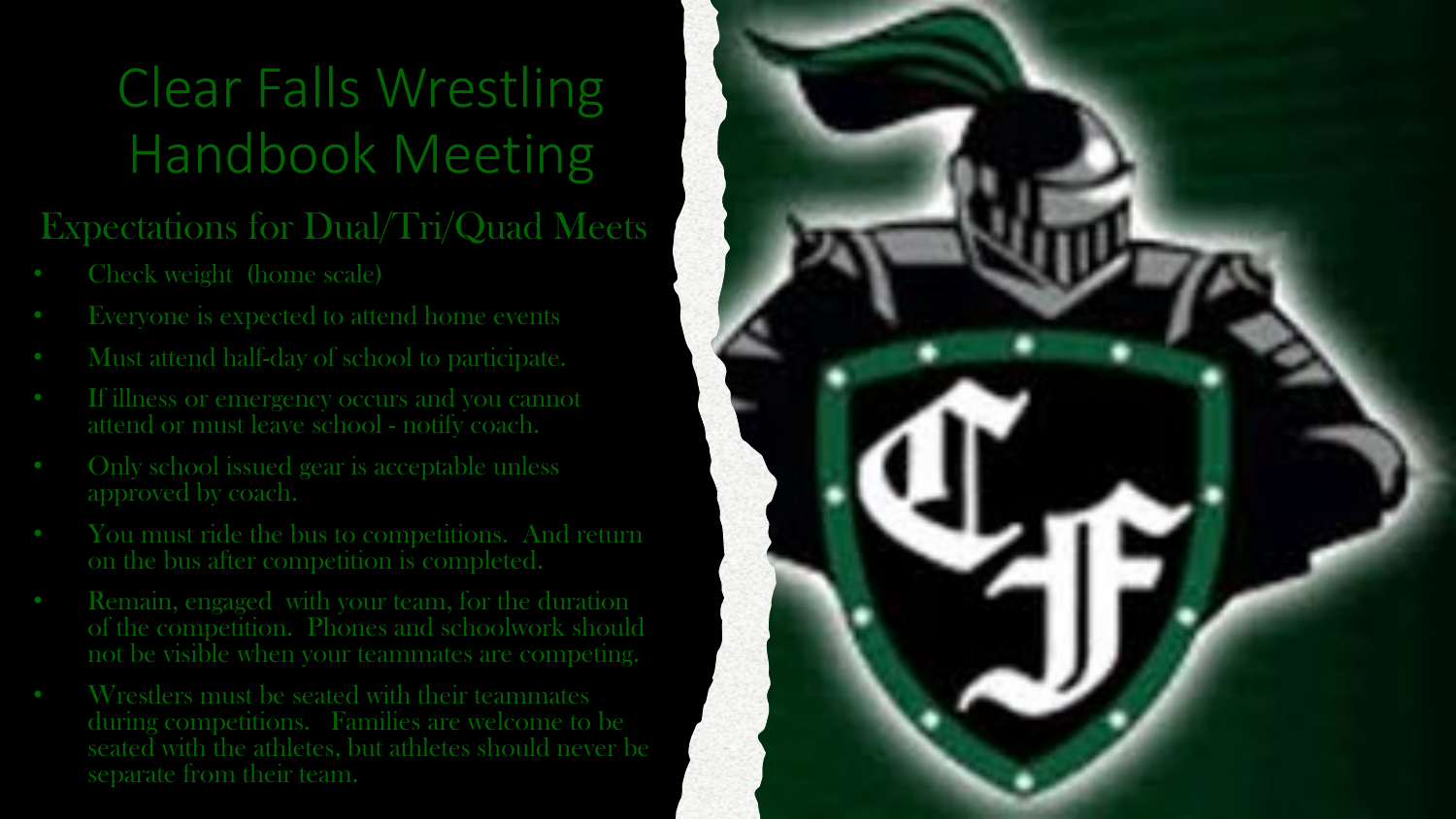#### Weigh-In Procedures:

- Must be present when weigh-ins begin.
- Can challenge each scale one time.
- Cannot attempt to lose weight at weigh-in site.
- Hair should be above dress shirt collar, out of eyes.
- Sideburns cannot extend past earlobes.
- 
- Any skin issues must have doctor's note on the UIL Skin lesion form, otherwise, official can disqualify you if they deem it is active and contagious.
- Once you depart the weigh-in area you may not re-enter…..do not leave to get something and do not leave anything behind.

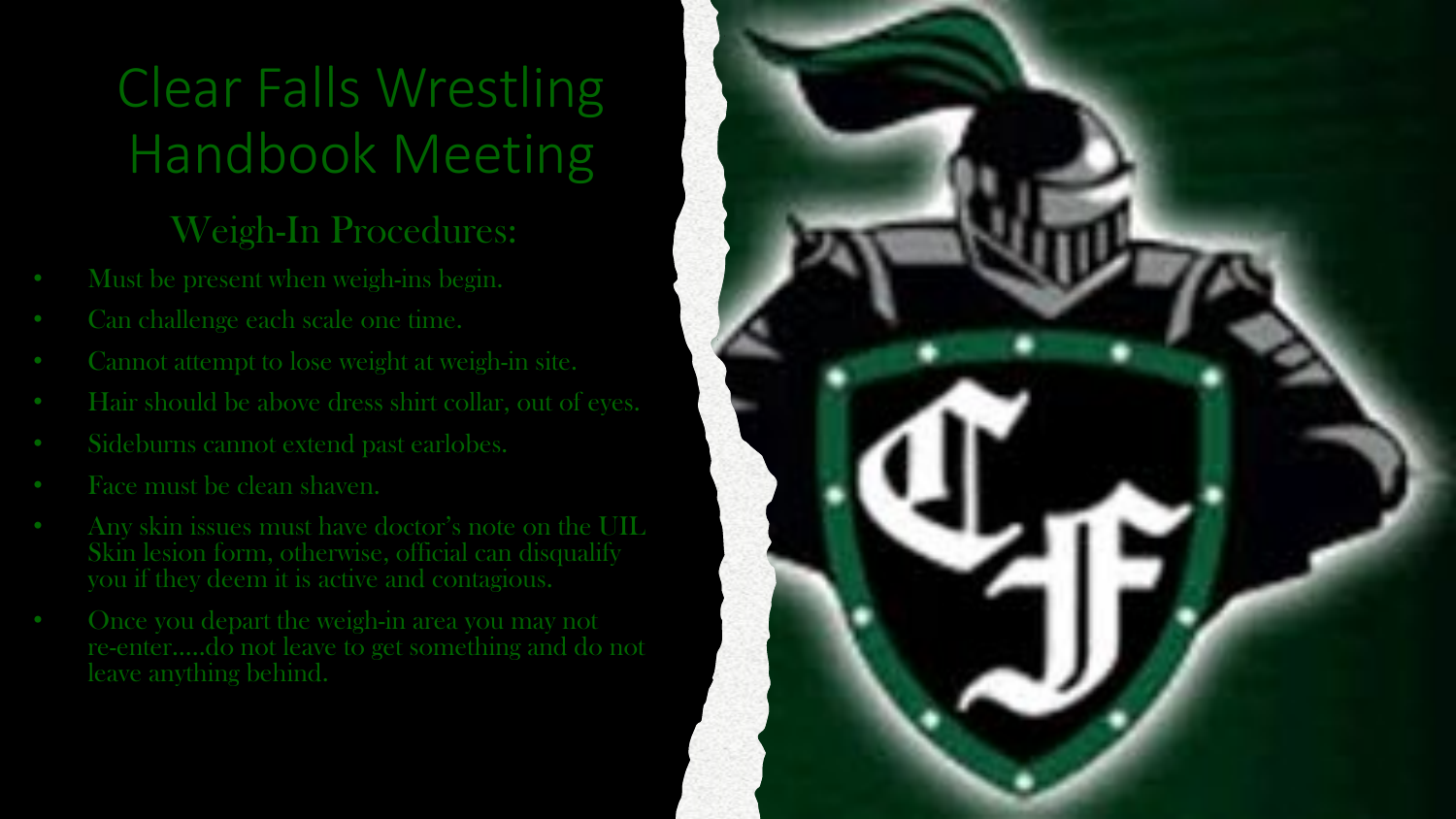

- Lettering, Awards, Traditions, and Team Building
	- Earning a varsity letter is determined through accumulation of team points.
	- Post-season awards are determined through a combination of athlete vote and coach approval.
	- Team captains are not selected but a leadership council is in place. They meet with the head coach weekly to bring forward questions and concerns.
	- Traditions: Wiping of feet, "First Saturday", "Battle at the Castle", Homecoming Carnival, Last Practice.
	- Trunk or Treat, Haunted House, Squads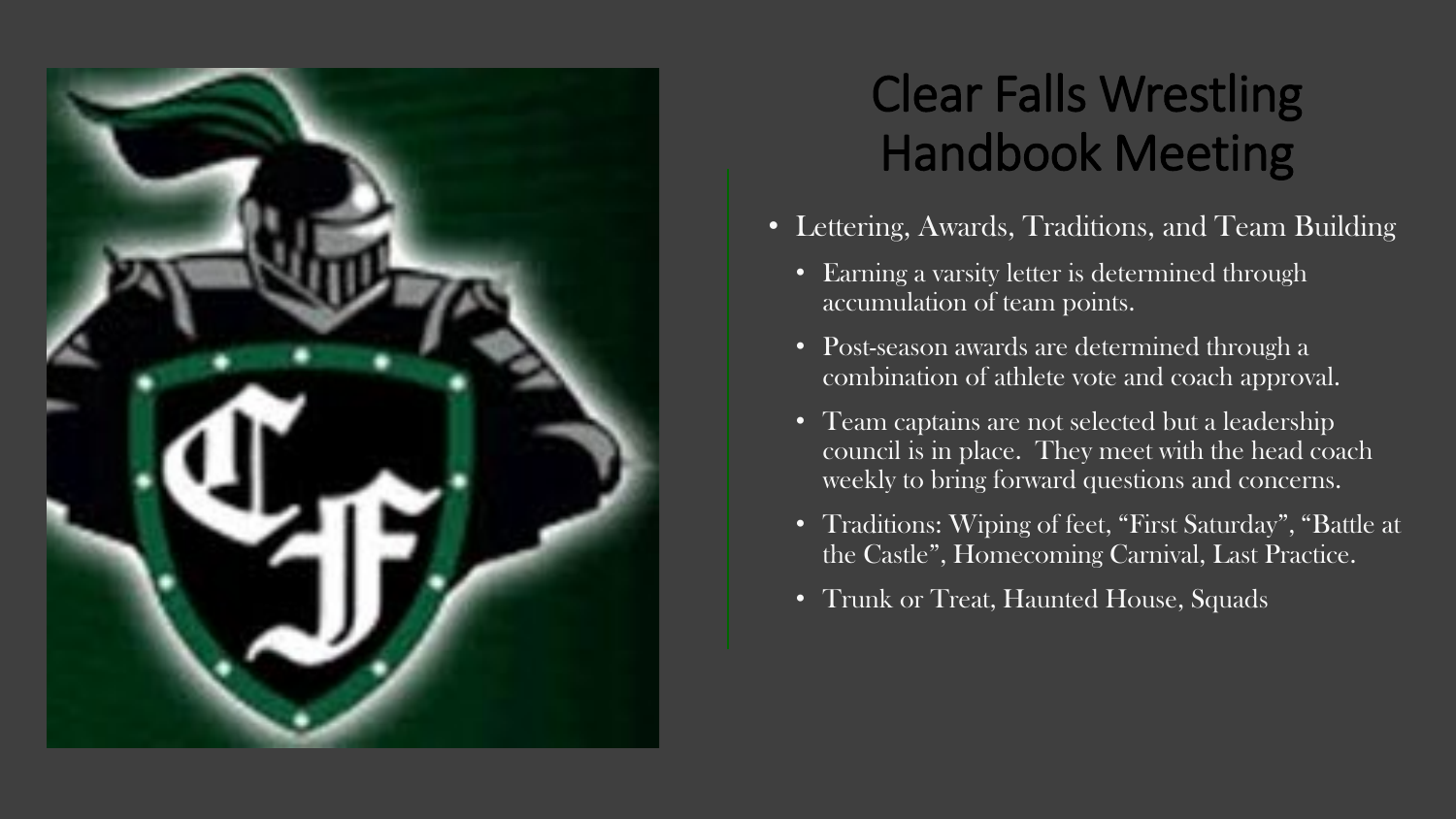

- Competition Conduct
	- Wrestling is a "We" sport not a "Me" sport. As a team, we sweat, bleed, and sacrifice for one another.
	- I discourage anything, that I believe takes away from the accomplishments we accomplish as a team.
		- Changing hair color or style
		- Wearing socks or other attire that is not school issued
		- Tattoo's
		- Any behavior that attempts to show up our opponent or is conduct unbecoming of a true champion

#### \*\*NEW POLICY\*

• Because our post-season is individual competition, I will allow individuals that qualify for the state tournament to stray from this policy. You must have my approval.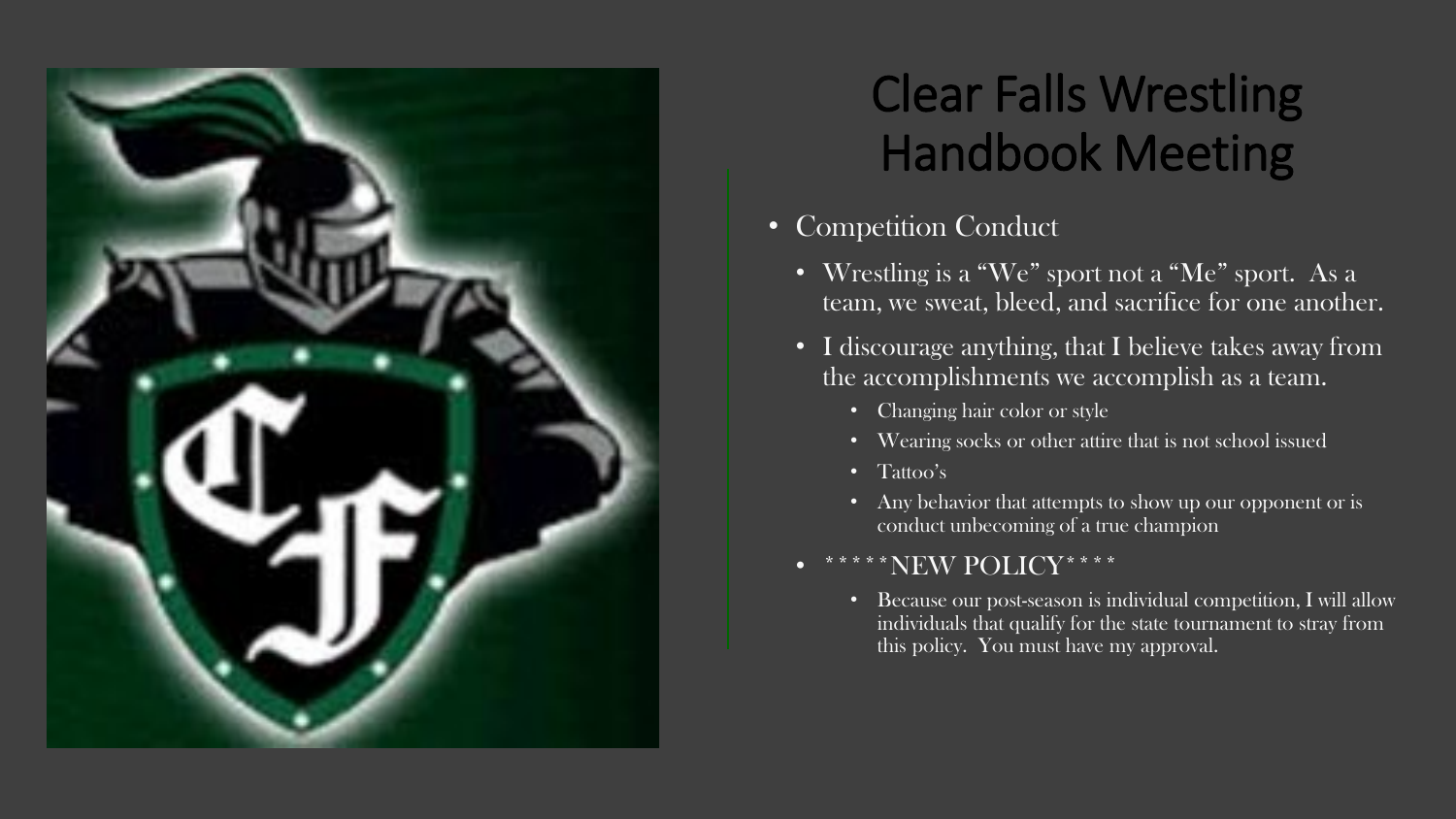- 
- 
- 

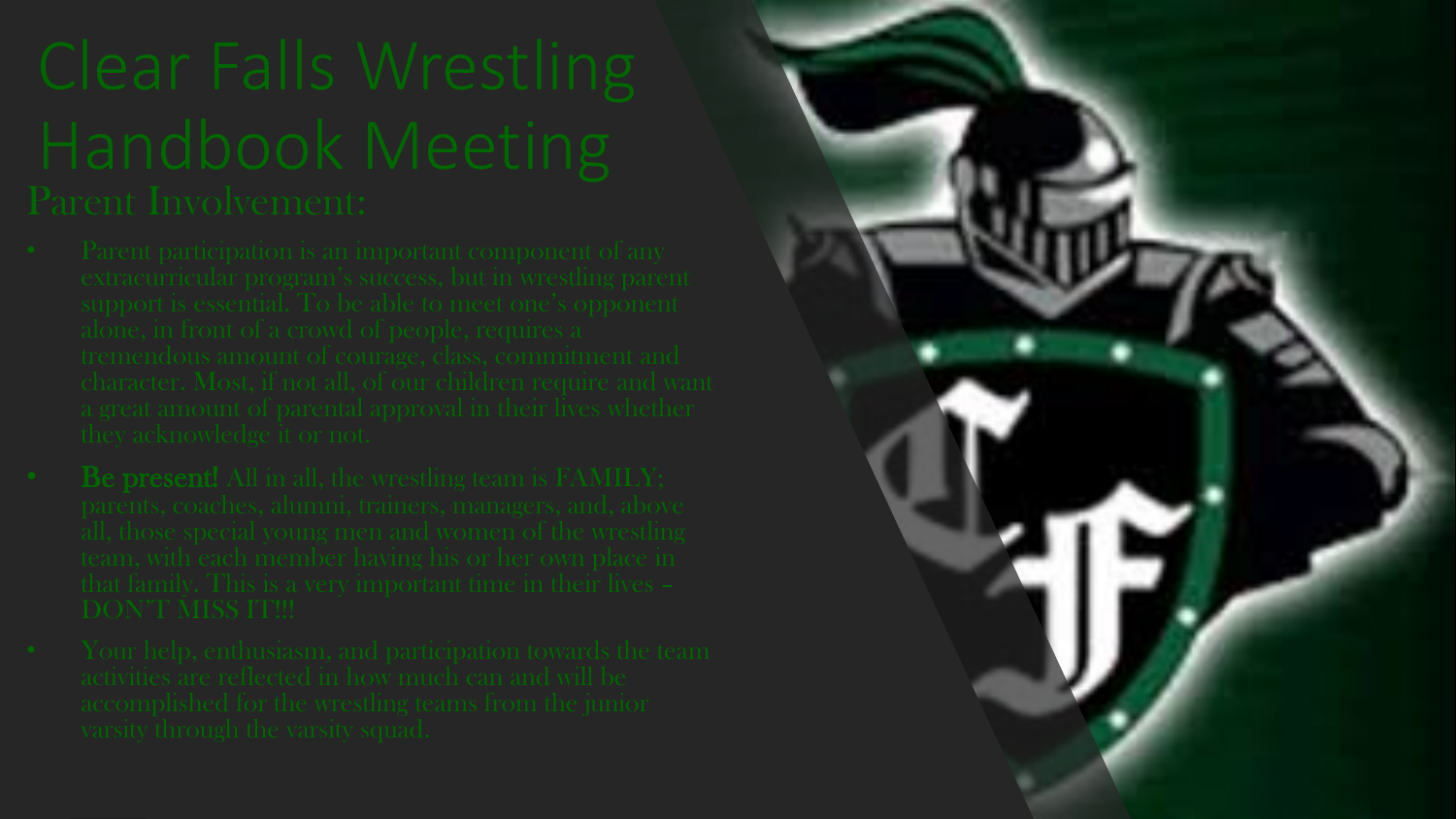- 
- 
- 
- 
- 
- 
- 
- 
- 
-